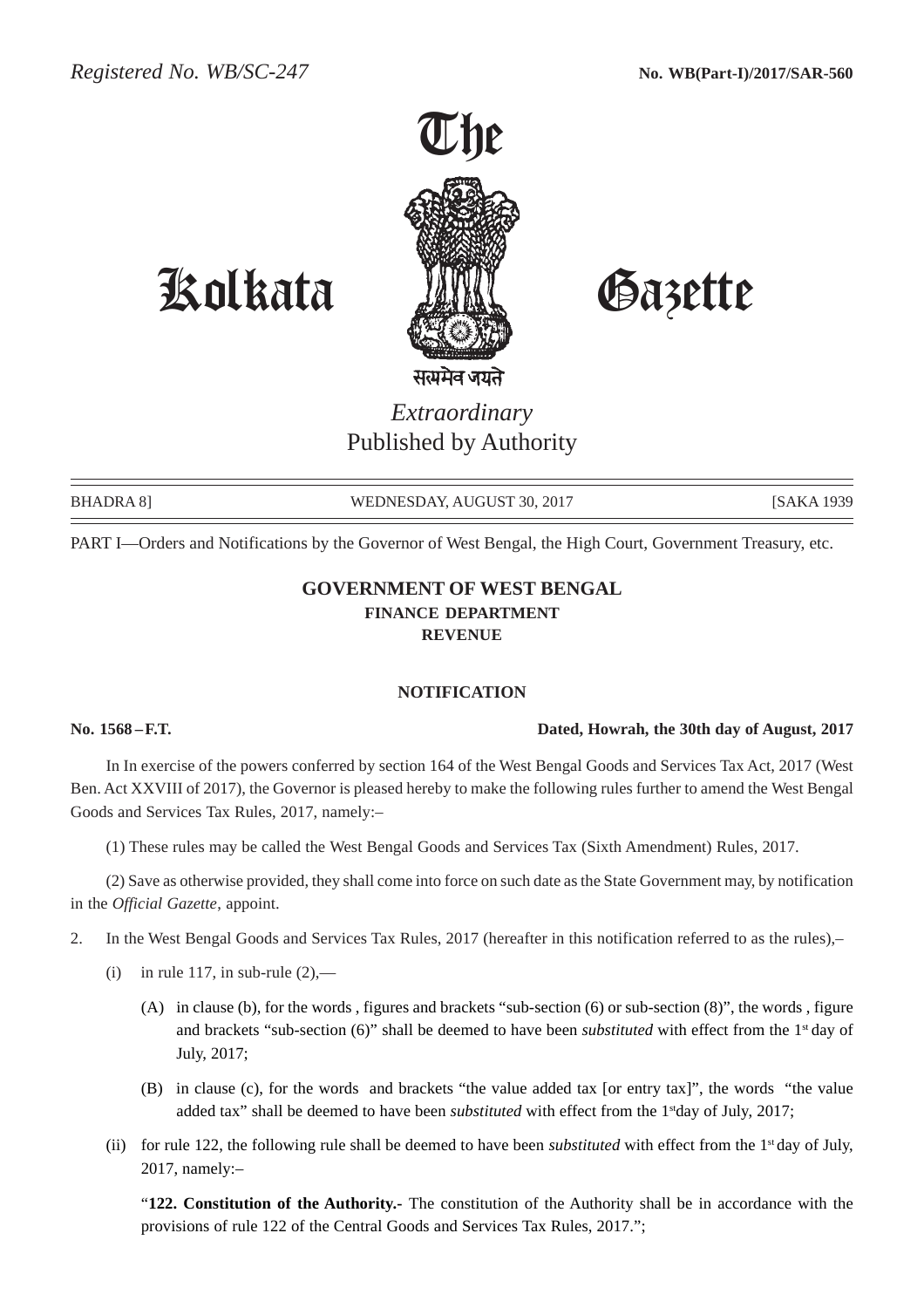(iii) for rule 123, the following rule shall be deemed to have been *substituted* with effect from the 1st day of July, 2017, namely:–

"**123. Constitution of the Standing Committee and Screening Committee.-** The constitution of the Standing Committee and Screening Committee shall be in accordance with the provisions of rule 123 of the Central Goods and Services Tax Rules, 2017.";

(iv) for rule 124, the following rule shall be deemed to have been *substituted* with effect from the 1st day of July, 2017, namely:-

"**124. Appointment, salary, allowances and other terms and conditions of service of the Chairman and Members of the Authority.-** The appointment, salary, allowances and other terms and conditions of service of the Chairman and Members of the Authority shall be in accordance with the provisions of rule 124 of the Central Goods and Services Tax Rules, 2017.";

(v) for rule 125, the following rule shall be deemed to have been *substituted* with effect from the 1st day of July, 2017, namely:-

"**125. Secretary to the Authority.-** The Secretary to the Authority shall be in accordance with the provisions of rule 125 of the Central Goods and Services Tax Rules, 2017.";

(vi) for rule 126, the following rule shall be deemed to have been *substituted* with effect from the 1st day of July, 2017, namely:-

"**126. Power to determine the methodology and procedure.-** The power to determine the methodology and procedure of the Authority shall be in accordance with the provisions of rule 126 of the Central Goods and Services Tax Rules, 2017.";

(vii) for rule 137, the following rule shall be deemed to have been *substituted* with effect from the 1<sup>st</sup> day of July, 2017, namely:-

"**137. Tenure of Authority.-** The tenure of the Authority shall be in accordance with the provisions of rule 137 of the Central Goods and Services Tax Rules, 2017."

(viii) for rule 138, the following shall be *substituted*, namely:-

**"138. Information to be furnished prior to commencement of movement of goods and generation of eway bill.–** (1) Every registered person who causes movement of goods of consignment value exceeding fifty thousand rupees—

- (i) in relation to a supply; or
- (ii) for reasons other than supply; or
- (iii) due to inward supply from an unregistered person,

shall, before commencement of such movement, furnish information relating to the said goods in **Part A** of **FORM GST EWB-01**, electronically, on the common portal.

(2) Where the goods are transported by the registered person as a consignor or the recipient of supply as the consignee, whether in his own conveyance or a hired one or by railways or by air or by vessel, the said person or the recipient may generate the e-way bill in **FORM GST EWB-01** electronically on the common portal after furnishing information in **Part B** of **FORM GST EWB-01.**

(3) Where the e-way bill is not generated under sub-rule (2) and the goods are handed over to a transporter for transportation by road, the registered person shall furnish the information relating to the transporter in **Part B** of **FORM GST EWB-01** on the common portal and the e-way bill shall be generated by the transporter on the said portal on the basis of the information furnished by the registered person in **Part A** of **FORM GST EWB-01**: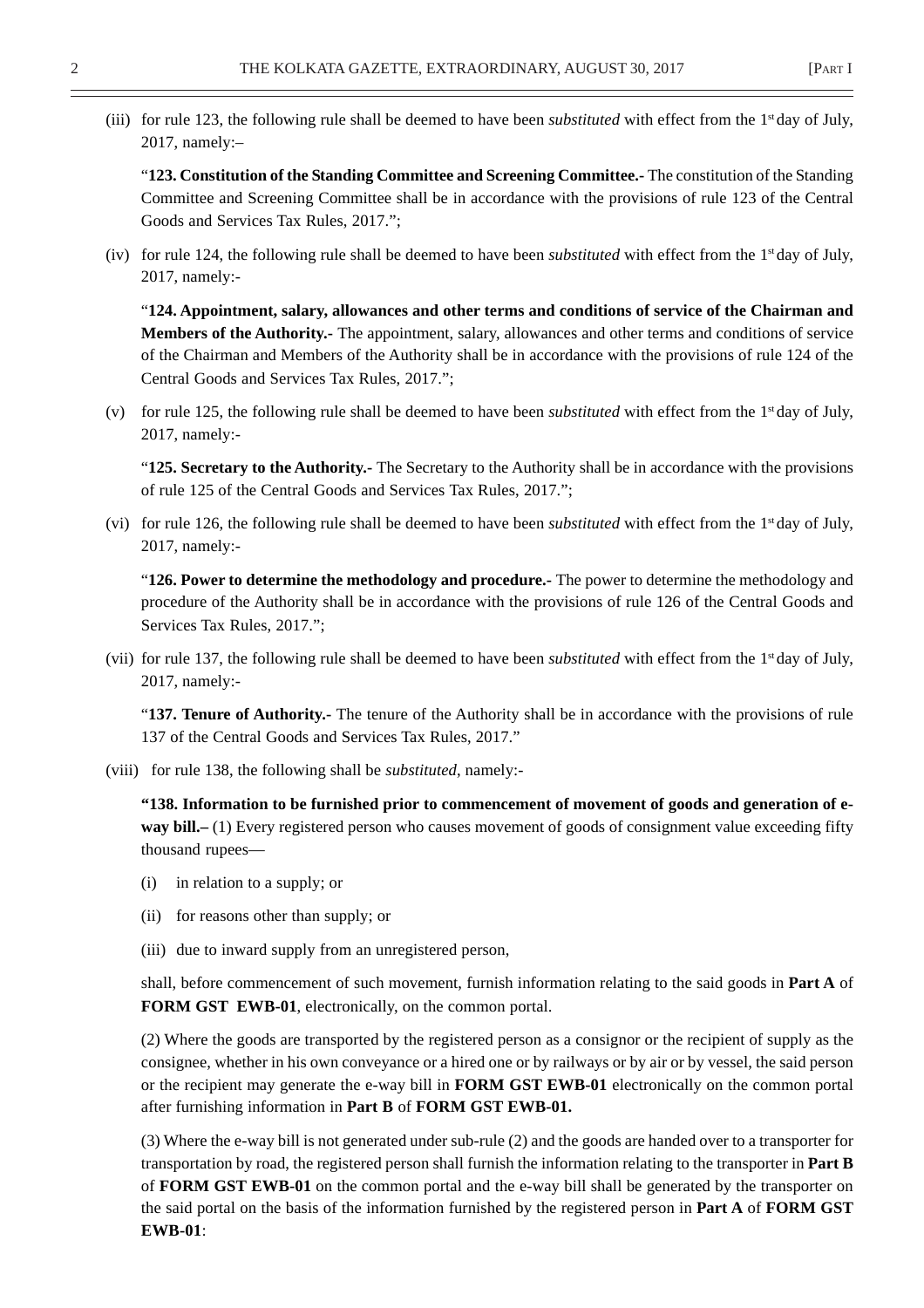Provided that the registered person or, as the case may be, the transporter may, at his option, generate and carry the e-way bill even if the value of the consignment is less than fifty thousand rupees:

Provided further that where the movement is caused by an unregistered person either in his own conveyance or a hired one or through a transporter, he or the transporter may, at their option, generate the eway bill in **FORM GST EWB-01** on the common portal in the manner specified in this rule:

Provided also that where the goods are transported for a distance of less than ten kilometres within the State or Union territory from the place of business of the consignor to the place of business of the transporter for further transportation, the supplier or the transporter may not furnish the details of conveyance in **Part B** of **FORM GST EWB-01.**

*Explanation 1*.– For the purposes of this sub-rule, where the goods are supplied by an unregistered supplier to a recipient who is registered, the movement shall be said to be caused by such recipient if the recipient is known at the time of commencement of the movement of goods.

*Explanation 2.–*The information in **Part A** of **FORM GST EWB-01** shall be furnished by the consignor or the recipient of the supply as consignee where the goods are transported by railways or by air or by vessel.

(4) Upon generation of the e-way bill on the common portal, a unique e-way bill number (EBN) shall be made available to the supplier, the recipient and the transporter on the common portal.

(5) Any transporter transferring goods from one conveyance to another in the course of transit shall, before such transfer and further movement of goods, update the details of conveyance in the e-way bill on the common portal in **FORM GST EWB-01**:

Provided that where the goods are transported for a distance of less than ten kilometres within the State or Union territory from the place of business of the transporter finally to the place of business of the consignee, the details of conveyance may not be updated in the e-way bill.

(6) After e-way bill has been generated in accordance with the provisions of sub-rule (1), where multiple consignments are intended to be transported in one conveyance, the transporter may indicate the serial number of e-way bills generated in respect of each such consignment electronically on the common portal and a consolidated e-way bill in **FORM GST EWB-02** may be generated by him on the said common portal prior to the movement of goods.

(7) Where the consignor or the consignee has not generated **FORM GST EWB-01** in accordance with the provisions of sub-rule (1) and the value of goods carried in the conveyance is more than fifty thousand rupees, the transporter shall generate **FORM GST EWB-01** on the basis of invoice or bill of supply or delivery challan, as the case may be, and may also generate a consolidated e-way bill in **FORM GST EWB-02** on the common portal prior to the movement of goods.

(8) The information furnished in **Part A** of **FORM GST EWB-01** shall be made available to the registered supplier on the common portal who may utilize the same for furnishing details in **FORM GSTR-1**:

Provided that when the information has been furnished by an unregistered supplier in **FORM GST EWB-01**, he shall be informed electronically, if the mobile number or the e-mail is available.

(9) Where an e-way bill has been generated under this rule*,* but goods are either not transported or are not transported as per the details furnished in the e-way bill, the e-way bill may be cancelled electronically on the common portal*,* either directly or through a Facilitation Centre notified by the Commissioner, within 24 hours of generation of the e-way bill:

Provided that an e-way bill cannot be cancelled if it has been verified in transit in accordance with the provisions of rule 138B.

(10) An e-way bill or a consolidated e-way bill generated under this rule shall be valid for the period as mentioned in column (3) of the Table below from the relevant date, for the distance the goods have to be transported, as mentioned in column (2) of the said Table: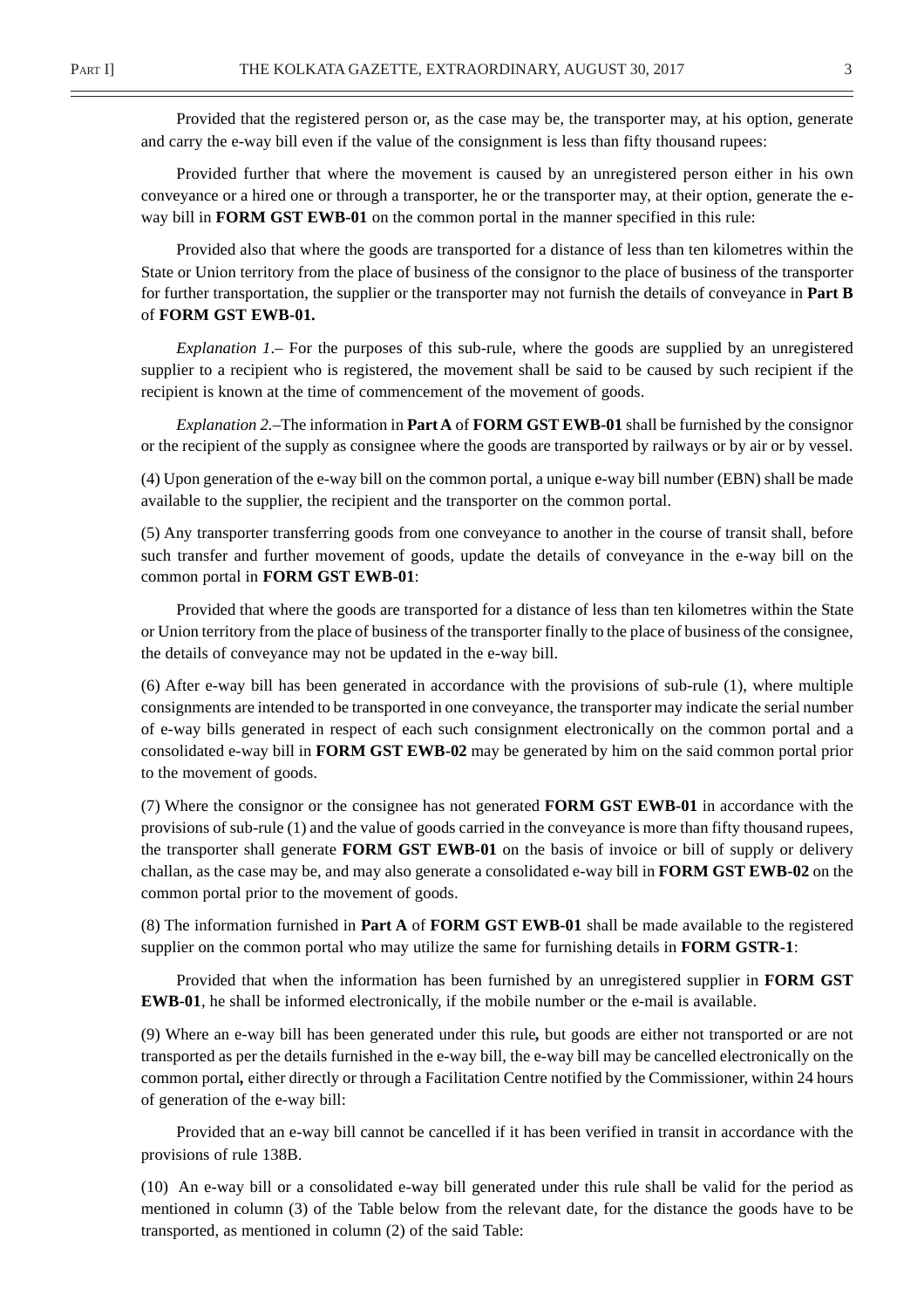| Sl. no. | <b>Distance</b>                             | <b>Validity period</b> |
|---------|---------------------------------------------|------------------------|
|         |                                             | $\mathbf{5}$           |
|         | Upto $100 \text{ km}$                       | One day                |
| 2.      | For every 100 km or part thereof thereafter | One additional day     |

#### **TABLE**

Provided that the Commissioner may, by notification, extend the validity period of e-way bill for certain categories of goods as may be specified therein:

Provided further that where, under circumstances of an exceptional nature, the goods cannot be transported within the validity period of the e-way bill, the transporter may generate another e-way bill after updating the details in **Part B** of **FORM GST EWB-01**.

*Explanation.*—For the purposes of this rule, the "relevant date" shall mean the date on which the e-way bill has been generated and the period of validity shall be counted from the time at which the e-way bill has been generated and each day shall be counted as twenty-four hours.

(11) The details of e-way bill generated under sub-rule (1) shall be made available to the recipient, if registered, on the common portal, who shall communicate his acceptance or rejection of the consignment covered by the e-way bill.

(12) Where the recipient referred to in sub-rule (11) does not communicate his acceptance or rejection within seventy two hours of the details being made available to him on the common portal, it shall be deemed that he has accepted the said details.

(13) The e-way bill generated under rule 138 of the Central Goods and Services Tax Rules or Goods and Services Tax Rules of any other State or Union territory shall be valid in the State.

(14) Notwithstanding anything contained in this rule, no e-way bill is required to be generated—

- (a) where the goods being transported are specified in Annexure;
- (b) where the goods are being transported by a non-motorised conveyance;
- (c) where the goods are being transported from the port, airport, air cargo complex and land customs station to an inland container depot or a container freight station for clearance by Customs; and
- (d) in respect of movement of such goods within such areas in the State and for values exceeding such amount as the Commissioner of State tax, in consultation with the Chief Commissioner of central tax, may notify.

*Explanation.* - The facility of generation and cancellation of e-way bill may also be made available through SMS.

| Sl.<br>No. | <b>Chapter or Heading</b><br>or Sub-heading or<br><b>Tariff</b> item | <b>Description of Goods</b>   |  |
|------------|----------------------------------------------------------------------|-------------------------------|--|
| $\bf(1)$   | (2)                                                                  | (3)                           |  |
| 1.         | 0101                                                                 | Live asses, mules and hinnies |  |
| 2.         | 0102                                                                 | Live bovine animals           |  |
| 3.         | 0103                                                                 | Live swine                    |  |

#### **ANNEXURE**

#### **[(See rule 138 (14)]**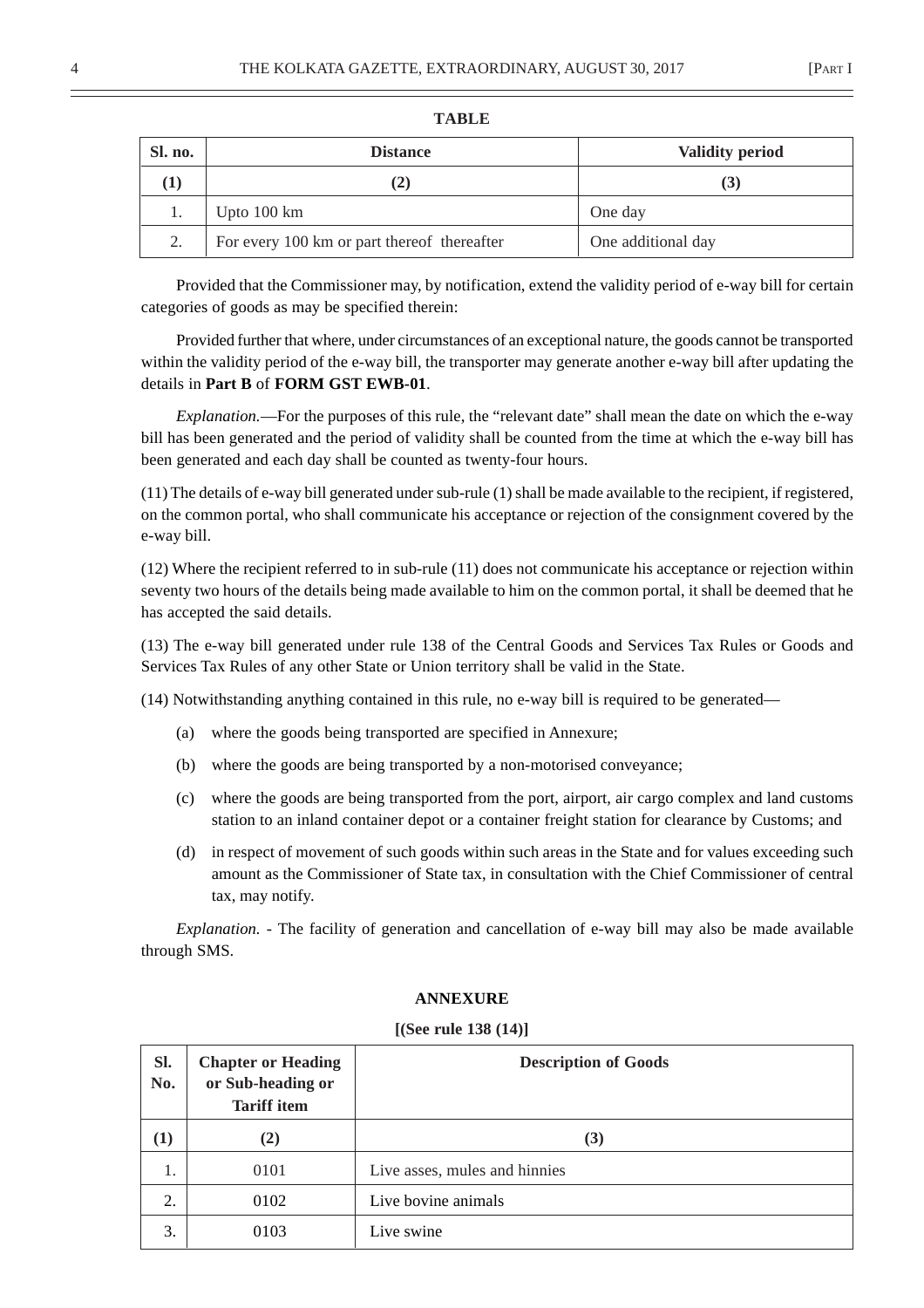| SI.<br>No. | <b>Chapter or Heading</b><br>or Sub-heading or<br><b>Tariff item</b> | <b>Description of Goods</b>                                                                                                                                                                           |  |
|------------|----------------------------------------------------------------------|-------------------------------------------------------------------------------------------------------------------------------------------------------------------------------------------------------|--|
| (1)        | (2)                                                                  | (3)                                                                                                                                                                                                   |  |
| 4.         | 0104                                                                 | Live sheep and goats.                                                                                                                                                                                 |  |
| 5.         | 0105                                                                 | Live poultry, that is to say, fowls of the species Gallus domesticus, ducks,<br>geese, turkeys and guinea fowls.                                                                                      |  |
| 6.         | 0106                                                                 | Other live animal such as Mammals, Birds, Insects.                                                                                                                                                    |  |
| 7.         | 0201                                                                 | Meat of bovine animals, fresh and chilled.                                                                                                                                                            |  |
| 8.         | 0202                                                                 | Meat of bovine animals frozen [other than frozen and put up in unit<br>container].                                                                                                                    |  |
| 9.         | 0203                                                                 | Meat of swine, fresh, chilled or frozen [other than frozen and put up in<br>unit container].                                                                                                          |  |
| 10.        | 0204                                                                 | Meat of sheep or goats, fresh, chilled or frozen [other than frozen and put<br>up in unit container].                                                                                                 |  |
| 11.        | 0205                                                                 | Meat of horses, asses, mules or hinnies, fresh, chilled or frozen [other<br>than frozen and put up in unit container].                                                                                |  |
| 12.        | 0206                                                                 | Edible offal of bovine animals, swine, sheep, goats, horses, asses, mules<br>or hinnies, fresh, chilled or frozen [other than frozen and put up in unit<br>container].                                |  |
| 13.        | 0207                                                                 | Meat and edible offal, of the poultry of heading 0105, fresh, chilled or<br>frozen [other than frozen and put up in unit container].                                                                  |  |
| 14.        | 0208                                                                 | Other meat and edible meat offal, fresh, chilled or frozen [other than<br>frozen and put up in unit container].                                                                                       |  |
| 15.        | 0209                                                                 | Pig fat, free of lean meat, and poultry fat, not rendered or otherwise<br>extracted, fresh, chilled or frozen [other than frozen and put up in unit<br>container].                                    |  |
| 16.        | 0209                                                                 | Pig fat, free of lean meat, and poultry fat, not rendered or otherwise<br>extracted, salted, in brine, dried or smoked [other than put up in unit<br>containers].                                     |  |
| 17.        | 0210                                                                 | Meat and edible meat offal, salted, in brine, dried or smoked; edible flours<br>and meals of meat or meat offal, other than put up in unit containers.                                                |  |
| 18.        | 3                                                                    | Fish seeds, prawn / shrimp seeds whether or not processed, cured or in<br>frozen state [other than goods falling under Chapter 3 and attracting 2.5%].                                                |  |
| 19.        | 0301                                                                 | Live fish.                                                                                                                                                                                            |  |
| 20.        | 0302                                                                 | Fish, fresh or chilled, excluding fish fillets and other fish meat of heading<br>0304.                                                                                                                |  |
| 21.        | 0304                                                                 | Fish fillets and other fish meat (whether or not minced), fresh or chilled.                                                                                                                           |  |
| 22.        | 0306                                                                 | Crustaceans, whether in shell or not, live, fresh or chilled; crustaceans, in<br>shell, cooked by steaming or by boiling in water live, fresh or chilled.                                             |  |
| 23.        | 0307                                                                 | Molluscs, whether in shell or not, live, fresh, chilled; aquatic invertebrates<br>other than crustaceans and molluscs, live, fresh or chilled.                                                        |  |
| 24.        | 0308                                                                 | Aquatic invertebrates other than crustaceans and molluscs, live, fresh or<br>chilled.                                                                                                                 |  |
| 25.        | 0401                                                                 | Fresh milk and pasteurised milk, including separated milk, milk and cream,<br>not concentrated nor containing added sugar or other sweetening matter,<br>excluding Ultra High Temperature (UHT) milk. |  |

 $\equiv$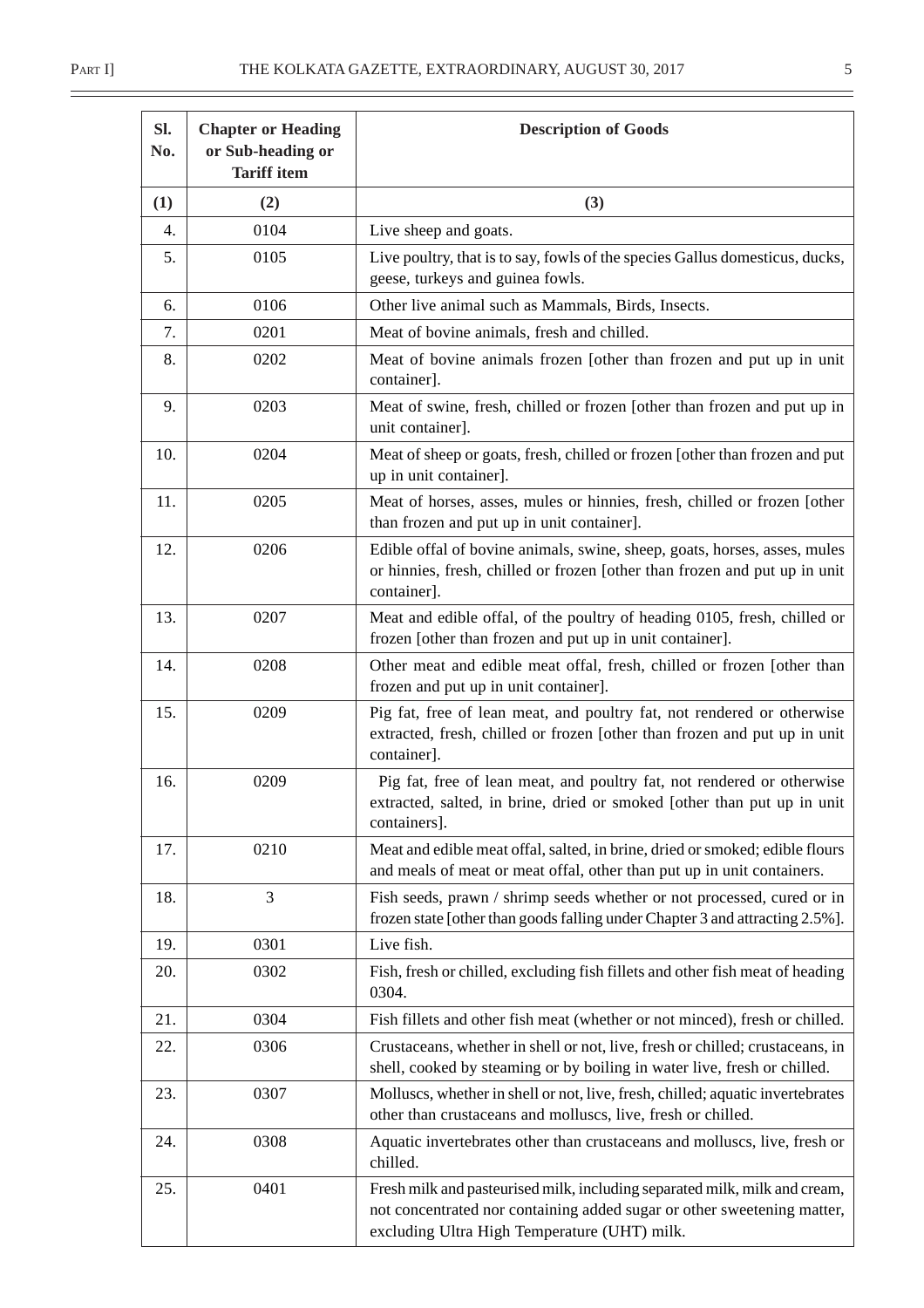| Sl.<br>No. | <b>Chapter or Heading</b><br>or Sub-heading or<br><b>Tariff item</b> | <b>Description of Goods</b>                                                                                                                                                                                                |
|------------|----------------------------------------------------------------------|----------------------------------------------------------------------------------------------------------------------------------------------------------------------------------------------------------------------------|
| (1)        | (2)                                                                  | (3)                                                                                                                                                                                                                        |
| 26.        | 0403                                                                 | Curd; Lassi; Butter milk.                                                                                                                                                                                                  |
| 27.        | 0406                                                                 | Chena or paneer, other than put up in unit containers and bearing a<br>registered brand name.                                                                                                                              |
| 28.        | 0407                                                                 | Birds' eggs, in shell, fresh, preserved or cooked.                                                                                                                                                                         |
| 29.        | 0409                                                                 | Natural honey, other than put up in unit container and bearing a registered<br>brand name.                                                                                                                                 |
| 30.        | 0501                                                                 | Human hair, unworked, whether or not washed or scoured; waste of human<br>hair.                                                                                                                                            |
| 31.        | 0506                                                                 | All goods i.e. Bones and horn-cores, unworked, defatted, simply prepared<br>(but not cut to shape), treated with acid or gelatinised; powder and waste<br>of these products.                                               |
| 32.        | 0507 90                                                              | All goods i.e. Hoof meal; horn meal; hooves, claws, nails and beaks;<br>antlers; etc.                                                                                                                                      |
| 33.        | 0511                                                                 | Semen including frozen semen.                                                                                                                                                                                              |
| 34.        | 6                                                                    | Live trees and other plants; bulbs, roots and the like; cut flowers and<br>ornamental foliage.                                                                                                                             |
| 35.        | 0701                                                                 | Potatoes, fresh or chilled.                                                                                                                                                                                                |
| 36.        | 0702                                                                 | Tomatoes, fresh or chilled.                                                                                                                                                                                                |
| 37.        | 0703                                                                 | Onions, shallots, garlic, leeks and other alliaceous vegetables, fresh or<br>chilled.                                                                                                                                      |
| 38.        | 0704                                                                 | Cabbages, cauliflowers, kohlrabi, kale and similar edible brassicas, fresh<br>or chilled.                                                                                                                                  |
| 39.        | 0705                                                                 | Lettuce (Lactuca sativa) and chicory (Cichorium spp.), fresh or chilled.                                                                                                                                                   |
| 40.        | 0706                                                                 | Carrots, turnips, salad beetroot, salsify, celeriac, radishes and similar edible<br>roots, fresh or chilled.                                                                                                               |
| 41.        | 0707                                                                 | Cucumbers and gherkins, fresh or chilled.                                                                                                                                                                                  |
| 42.        | 0708                                                                 | Leguminous vegetables, shelled or unshelled, fresh or chilled.                                                                                                                                                             |
| 43.        | 0709                                                                 | Other vegetables, fresh or chilled.                                                                                                                                                                                        |
| 44.        | 0712                                                                 | Dried vegetables, whole, cut, sliced, broken or in powder, but not further<br>prepared.                                                                                                                                    |
| 45.        | 0713                                                                 | Dried leguminous vegetables, shelled, whether or not skinned or split.                                                                                                                                                     |
| 46.        | 0714                                                                 | Manioc, arrowroot, salep, Jerusalem artichokes, sweet potatoes and similar<br>roots and tubers with high starch or inulin content, fresh or chilled; sago<br>pith.                                                         |
| 47.        | 0801                                                                 | Coconuts, fresh or dried, whether or not shelled or peeled.                                                                                                                                                                |
| 48.        | 0801                                                                 | Brazil nuts, fresh, whether or not shelled or peeled.                                                                                                                                                                      |
| 49.        | 0802                                                                 | Other nuts, fresh such as Almonds, Hazelnuts or filberts (Coryius spp.),<br>walnuts, Chestnuts (Castanea spp.), Pistachios, Macadamia nuts, Kola<br>nuts (Cola spp.), Areca nuts, fresh, whether or not shelled or peeled. |
| 50.        | 0803                                                                 | Bananas, including plantains, fresh or dried.                                                                                                                                                                              |

 $\overline{\phantom{0}}$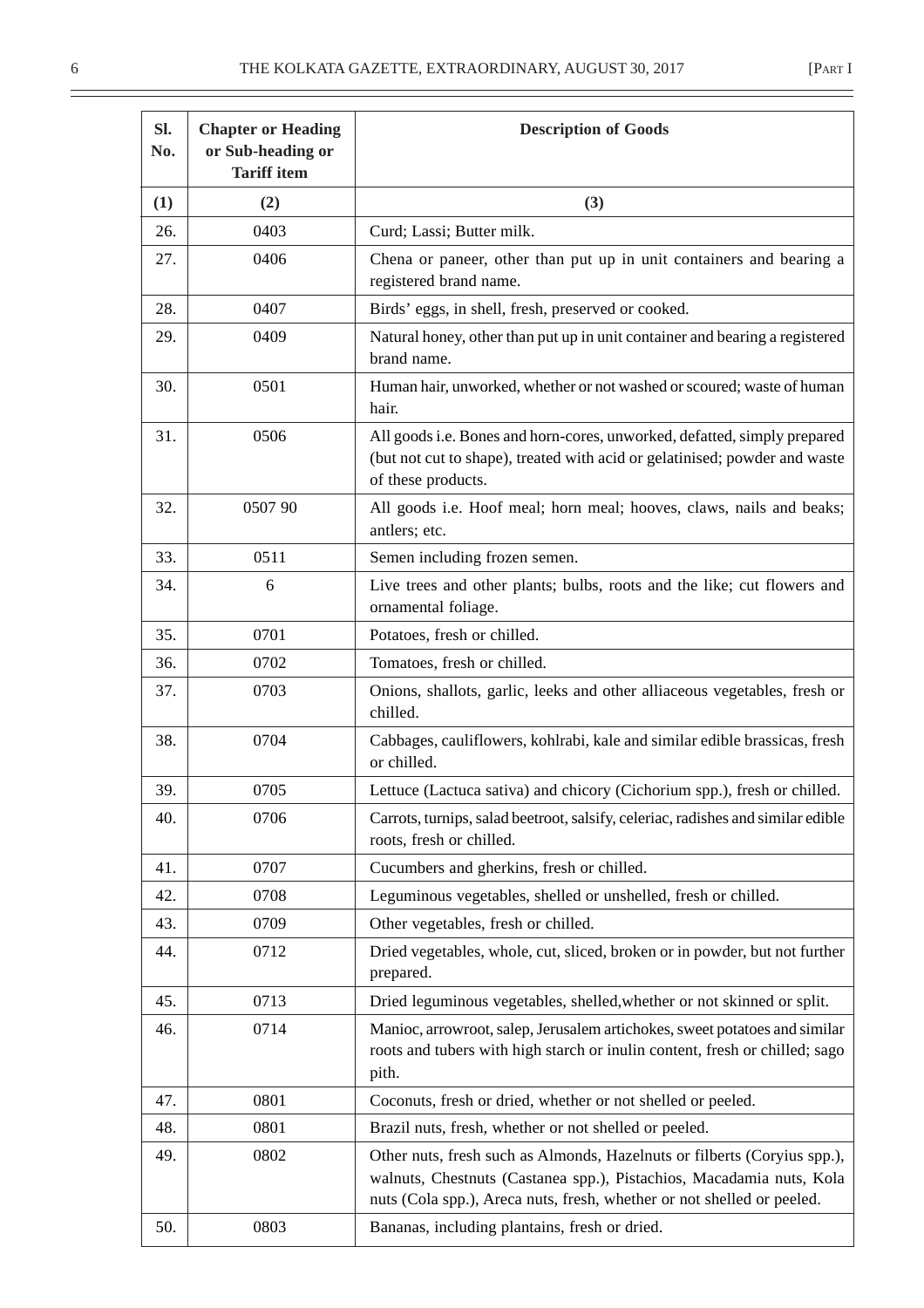| SI.<br>No. | <b>Chapter or Heading</b><br>or Sub-heading or<br><b>Tariff item</b> | <b>Description of Goods</b>                                                                                                                                                                                                                                                                                                             |
|------------|----------------------------------------------------------------------|-----------------------------------------------------------------------------------------------------------------------------------------------------------------------------------------------------------------------------------------------------------------------------------------------------------------------------------------|
| (1)        | (2)                                                                  | (3)                                                                                                                                                                                                                                                                                                                                     |
| 51.        | 0804                                                                 | Dates, figs, pineapples, avocados, guavas, mangoes and mangosteens,<br>fresh.                                                                                                                                                                                                                                                           |
| 52.        | 0805                                                                 | Citrus fruit, such as Oranges, Mandarins (including tangerines and<br>satsumas); clementines, wilkings and similar citrus hybrids, Grapefruit,<br>including pomelos, Lemons (Citrus limon, Citrus limonum) and limes<br>(Citrus aurantifolia, Citrus latifolia), fresh.                                                                 |
| 53.        | 0806                                                                 | Grapes, fresh.                                                                                                                                                                                                                                                                                                                          |
| 54.        | 0807                                                                 | Melons (including watermelons) and papaws (papayas), fresh.                                                                                                                                                                                                                                                                             |
| 55.        | 0808                                                                 | Apples, pears and quinces, fresh.                                                                                                                                                                                                                                                                                                       |
| 56.        | 0809                                                                 | Apricots, cherries, peaches (including nectarines), plums and sloes, fresh.                                                                                                                                                                                                                                                             |
| 57.        | 0810                                                                 | Other fruit such as strawberries, raspberries, blackberries, mulberries and<br>loganberries, black, white or red currants and gooseberries, cranberries,<br>bilberries and other fruits of the genus vaccinium, Kiwi fruit, Durians,<br>Persimmons, Pomegranates, Tamarind, Sapota (chico), Custard-apple<br>(ata), Bore, Lichi, fresh. |
| 58.        | 0814                                                                 | Peel of citrus fruit or melons (including watermelons), fresh.                                                                                                                                                                                                                                                                          |
| 59.        | 9                                                                    | All goods of seed quality.                                                                                                                                                                                                                                                                                                              |
| 60.        | 0901                                                                 | Coffee beans, not roasted.                                                                                                                                                                                                                                                                                                              |
| 61.        | 0902                                                                 | Unprocessed green leaves of tea.                                                                                                                                                                                                                                                                                                        |
| 62.        | 0909                                                                 | Seeds of anise, badian, fennel, coriander, cumin or caraway; juniper berries<br>[of seed quality].                                                                                                                                                                                                                                      |
| 63.        | 0910 11 10                                                           | Fresh ginger, other than in processed form.                                                                                                                                                                                                                                                                                             |
| 64.        | 0910 30 10                                                           | Fresh turmeric, other than in processed form.                                                                                                                                                                                                                                                                                           |
| 65.        | 1001                                                                 | Wheat and meslin [other than those put up in unit container and bearing<br>a registered brand name].                                                                                                                                                                                                                                    |
| 66.        | 1002                                                                 | Rye [other than those put up in unit container and bearing a registered<br>brand name].                                                                                                                                                                                                                                                 |
| 67.        | 1003                                                                 | Barley [other than those put up in unit container and bearing a registered<br>brand name].                                                                                                                                                                                                                                              |
| 68.        | 1004                                                                 | Oats [other than those put up in unit container and bearing a registered<br>brand name].                                                                                                                                                                                                                                                |
| 69.        | 1005                                                                 | Maize (corn) [other than those put up in unit container and bearing a<br>registered brand name].                                                                                                                                                                                                                                        |
| 70.        | 1006                                                                 | Rice [other than those put up in unit container and bearing a registered<br>brand name].                                                                                                                                                                                                                                                |
| 71.        | 1007                                                                 | Grain sorghum [other than those put up in unit container and bearing a<br>registered brand name].                                                                                                                                                                                                                                       |
| 72.        | 1008                                                                 | Buckwheat, millet and canary seed; other cereals such as Jawar, Bajra,<br>Ragi] [other than those put up in unit container and bearing a registered<br>brand name].                                                                                                                                                                     |
| 73.        | 1101                                                                 | Wheat or meslin flour [other than those put up in unit container and bearing<br>a registered brand name].                                                                                                                                                                                                                               |

 $\frac{1}{\sqrt{1-\frac{1}{2}}}$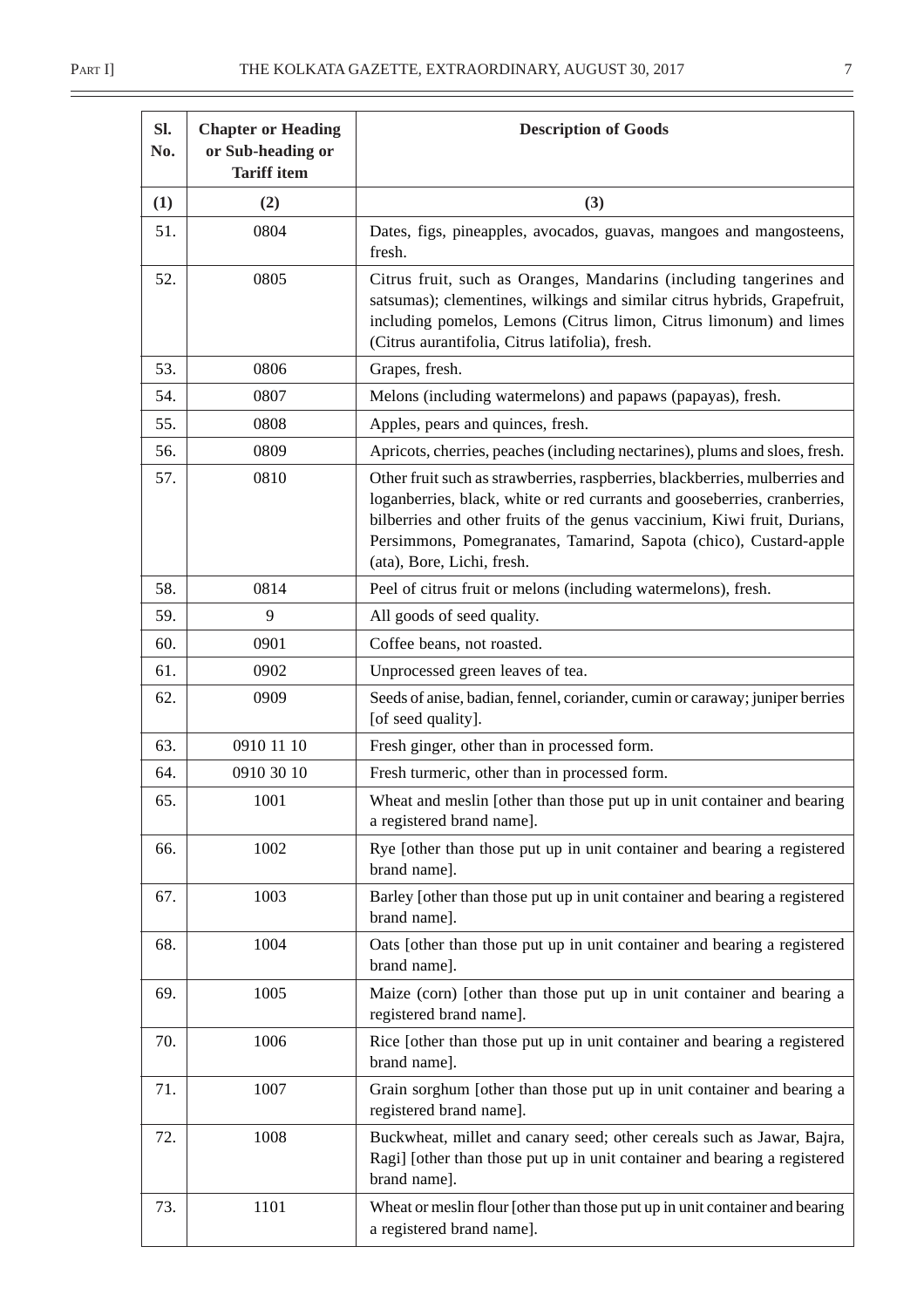| Sl.<br>No. | <b>Chapter or Heading</b><br>or Sub-heading or<br><b>Tariff item</b> | <b>Description of Goods</b>                                                                                                                                                                                                                                                                                                                                                                     |  |
|------------|----------------------------------------------------------------------|-------------------------------------------------------------------------------------------------------------------------------------------------------------------------------------------------------------------------------------------------------------------------------------------------------------------------------------------------------------------------------------------------|--|
| (1)        | (2)                                                                  | (3)                                                                                                                                                                                                                                                                                                                                                                                             |  |
| 74.        | 1102                                                                 | Cereal flours other than of wheat or meslin, [maize (corn) flour, Rye<br>flour, etc.] [other than those put up in unit container and bearing a<br>registered brand name].                                                                                                                                                                                                                       |  |
| 75.        | 1103                                                                 | Cereal groats, meal and pellets [other than those put up in unit container<br>and bearing a registered brand name].                                                                                                                                                                                                                                                                             |  |
| 76.        | 1104                                                                 | Cereal grains hulled.                                                                                                                                                                                                                                                                                                                                                                           |  |
| 77.        | 1105                                                                 | Flour, of potatoes [other than those put up in unit container and bearing a<br>registered brand name].                                                                                                                                                                                                                                                                                          |  |
| 78.        | 1106                                                                 | Flour, of the dried leguminous vegetables of heading 0713 (pulses) [other<br>than guar meal of heading 1106 10 10 and guar gum refined split of<br>heading 1106 10 90], of sago or of roots or tubers of heading 0714 or of<br>the products of Chapter 8 i.e. of tamarind, of singoda, mango flour, etc.<br>[other than those put up in unit container and bearing a registered brand<br>name]. |  |
| 79.        | 12                                                                   | All goods of seed quality.                                                                                                                                                                                                                                                                                                                                                                      |  |
| 80.        | 1201                                                                 | Soya beans, whether or not broken, of seed quality.                                                                                                                                                                                                                                                                                                                                             |  |
| 81.        | 1202                                                                 | Ground-nuts, not roasted or otherwise cooked, whether or not shelled or<br>broken, of seed quality.                                                                                                                                                                                                                                                                                             |  |
| 82.        | 1204                                                                 | Linseed, whether or not broken, of seed quality.                                                                                                                                                                                                                                                                                                                                                |  |
| 83.        | 1205                                                                 | Rape or colza seeds, whether or not broken, of seed quality.                                                                                                                                                                                                                                                                                                                                    |  |
| 84.        | 1206                                                                 | Sunflower seeds, whether or not broken, of seed quality.                                                                                                                                                                                                                                                                                                                                        |  |
| 85.        | 1207                                                                 | Other oil seeds and oleaginous fruits (i.e. Palm nuts and kernels, cotton<br>seeds, Castor oil seeds, Sesamum seeds, Mustard seeds, Saffower<br>(Carthamustinctorius) seeds, Melon seeds, Poppy seeds, Ajams, Mango<br>kernel, Niger seed, Kokam) whether or not broken, of seed quality.                                                                                                       |  |
| 86.        | 1209                                                                 | Seeds, fruit and spores, of a kind used for sowing.                                                                                                                                                                                                                                                                                                                                             |  |
| 87.        | 1210                                                                 | Hop cones, fresh.                                                                                                                                                                                                                                                                                                                                                                               |  |
| 88.        | 1211                                                                 | Plants and parts of plants (including seeds and fruits), of a kind used<br>primarily in perfumery, in pharmacy or for insecticidal, fungicidal or<br>similar purpose, fresh or chilled.                                                                                                                                                                                                         |  |
| 89.        | 1212                                                                 | Locust beans, seaweeds and other algae, sugar beet and sugar cane, fresh<br>or chilled.                                                                                                                                                                                                                                                                                                         |  |
| 90.        | 1213                                                                 | Cereal straw and husks, unprepared, whether or not chopped, ground,<br>pressed or in the form of pellets.                                                                                                                                                                                                                                                                                       |  |
| 91.        | 1214                                                                 | Swedes, mangolds, fodder roots, hay, lucerne (alfalfa), clover, sainfoin,<br>forage kale, lupines, vetches and similar forage products, whether or not<br>in the form of pellets.                                                                                                                                                                                                               |  |
| 92.        | 1301                                                                 | Lac and Shellac.                                                                                                                                                                                                                                                                                                                                                                                |  |
| 93.        | 1404 90 40                                                           | Betel leaves.                                                                                                                                                                                                                                                                                                                                                                                   |  |
| 94.        | 1701 or 1702                                                         | Jaggery of all types including Cane Jaggery (gur) and Palmyra Jaggery.                                                                                                                                                                                                                                                                                                                          |  |
| 95.        | 1904                                                                 | Puffed rice, commonly known as Muri, flattened or beaten rice, commonly<br>known as Chira, parched rice, commonly known as khoi, parched paddy<br>or rice coated with sugar or gur, commonly known as Murki.                                                                                                                                                                                    |  |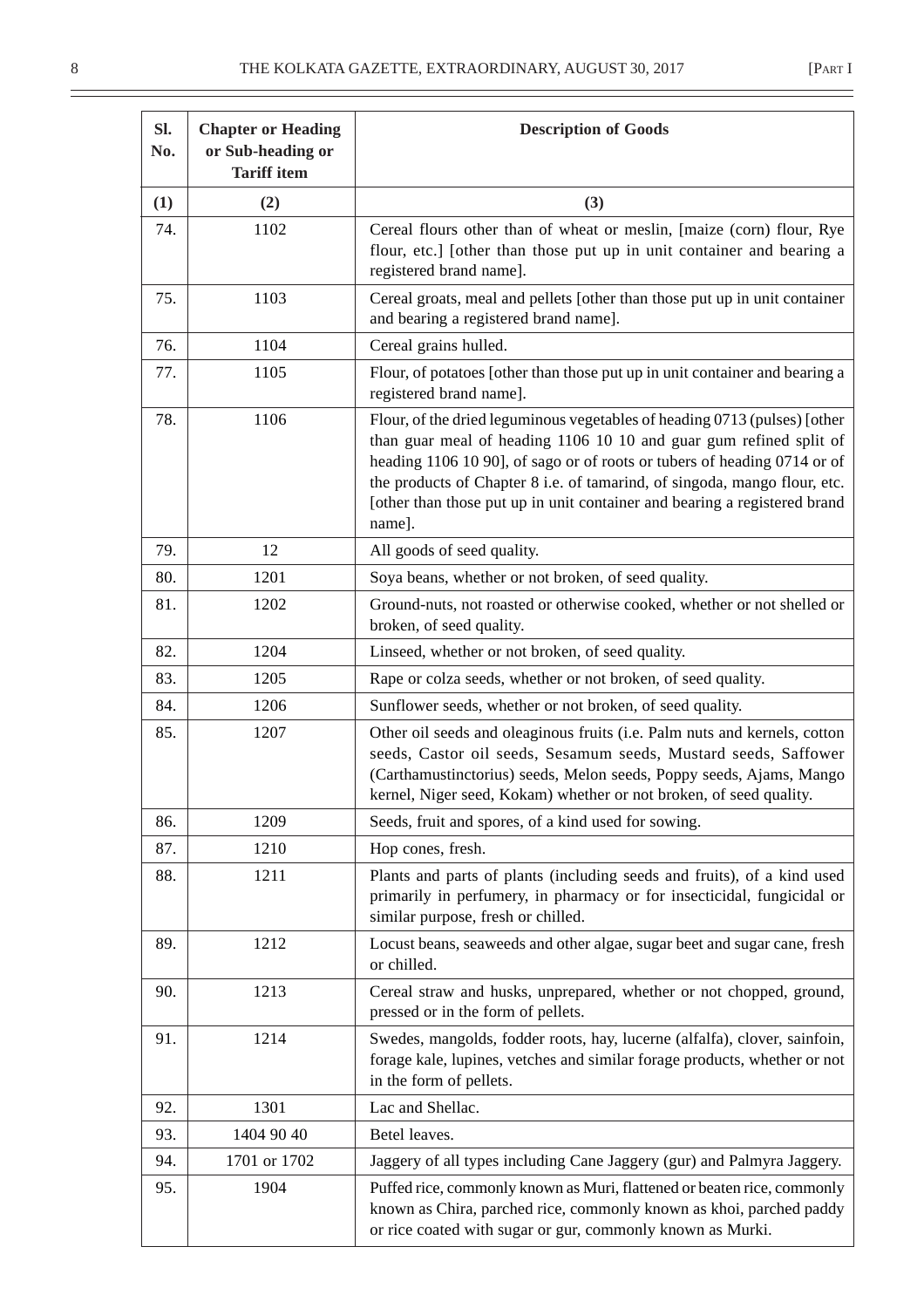$\equiv$ 

| SI.<br>No. | <b>Chapter or Heading</b><br>or Sub-heading or<br><b>Tariff item</b> | <b>Description of Goods</b>                                                                                                                                                                                     |  |
|------------|----------------------------------------------------------------------|-----------------------------------------------------------------------------------------------------------------------------------------------------------------------------------------------------------------|--|
| (1)        | (2)                                                                  | (3)                                                                                                                                                                                                             |  |
| 96.        | 1905                                                                 | Pappad.                                                                                                                                                                                                         |  |
| 97.        | 1905                                                                 | Bread (branded or otherwise), except pizza bread.                                                                                                                                                               |  |
| 98.        | 2201                                                                 | Water [other than aerated, mineral, purified, distilled, medicinal, ionic,<br>battery, de-mineralized and water sold in sealed container].                                                                      |  |
| 99.        | 2201                                                                 | Non-alcoholic Toddy, Neera including date and palm neera.                                                                                                                                                       |  |
| 100.       | 2202 90 90                                                           | Tender coconut water other than put up in unit container and bearing a<br>registered brand name.                                                                                                                |  |
| 101.       | 2302, 2304, 2305,<br>2306, 2308, 2309                                | Aquatic feed including shrimp feed and prawn feed, poultry feed and<br>cattle feed, including grass, hay and straw, supplement and husk of pulses,<br>concentrates and additives, wheat bran and de-oiled cake. |  |
| 102.       | 2501                                                                 | Salt, all types.                                                                                                                                                                                                |  |
| 103.       | 2835                                                                 | Dicalcium phosphate (DCP) of animal feed grade conforming to IS<br>specification No.5470 : 2002.                                                                                                                |  |
| 104.       | 3002                                                                 | Human Blood and its components.                                                                                                                                                                                 |  |
| 105.       | 3006                                                                 | All types of contraceptives.                                                                                                                                                                                    |  |
| 106.       | 3101                                                                 | All goods and organic manure [other than put up in unit containers and<br>bearing a registered brand name].                                                                                                     |  |
| 107.       | 3304                                                                 | Kajal [other than kajal pencil sticks], Kumkum, Bindi, Sindur, Alta.                                                                                                                                            |  |
| 108.       | 3825                                                                 | Municipal waste, sewage sludge, clinical waste.                                                                                                                                                                 |  |
| 109.       | 3926                                                                 | Plastic bangles.                                                                                                                                                                                                |  |
| 110.       | 4014                                                                 | Condoms and contraceptives.                                                                                                                                                                                     |  |
| 111.       | 4401                                                                 | Firewood or fuel wood.                                                                                                                                                                                          |  |
| 112.       | 4402                                                                 | Wood charcoal (including shell or nut charcoal), whether or not<br>agglomerated.                                                                                                                                |  |
| 113.       | 4802 / 4907                                                          | Judicial, Non-judicial stamp papers, Court fee stamps when sold by the<br>Government Treasuries or Vendors authorised by the Government.                                                                        |  |
| 114.       | 4817 / 4907                                                          | Postal items, like envelope, Post card etc., sold by Government.                                                                                                                                                |  |
| 115.       | 48 / 4907                                                            | Rupee notes when sold to the Reserve Bank of India.                                                                                                                                                             |  |
| 116.       | 4907                                                                 | Cheques, lose or in book form.                                                                                                                                                                                  |  |
| 117.       | 4901                                                                 | Printed books, including Braille books.                                                                                                                                                                         |  |
| 118.       | 4902                                                                 | Newspapers, journals and periodicals, whether or not illustrated or<br>containing advertising material.                                                                                                         |  |
| 119.       | 4903                                                                 | Children's picture, drawing or colouring books.                                                                                                                                                                 |  |
| 120.       | 4905                                                                 | Maps and hydrographic or similar charts of all kinds, including atlases,<br>wall maps, topographical plans and globes, printed.                                                                                 |  |
| 121.       | 5001                                                                 | Silkworm laying, cocoon.                                                                                                                                                                                        |  |
| 122.       | 5002                                                                 | Raw silk.                                                                                                                                                                                                       |  |
| 123.       | 5003                                                                 | Silk waste.                                                                                                                                                                                                     |  |
| 124.       | 5101                                                                 | Wool, not carded or combed.                                                                                                                                                                                     |  |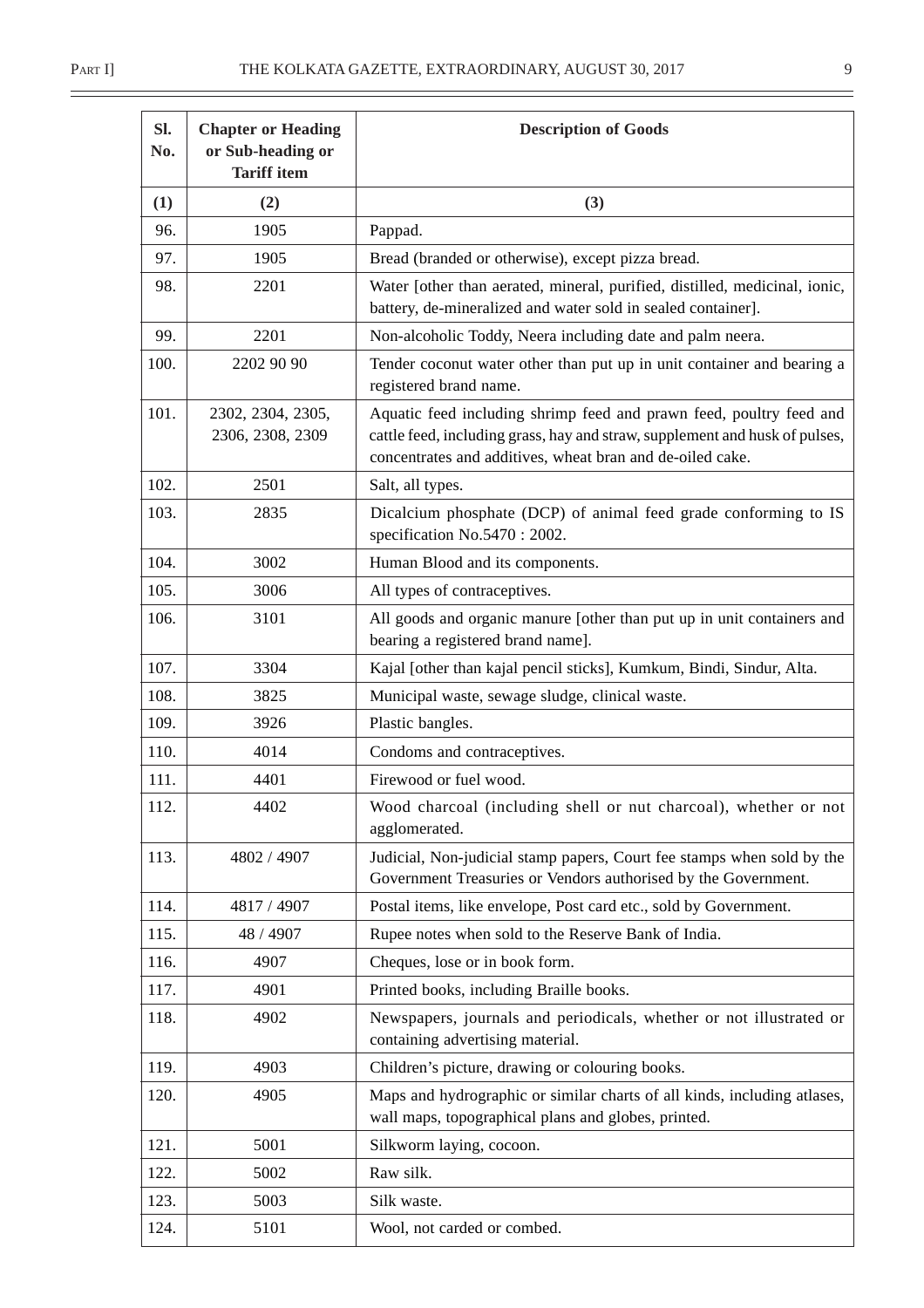| Sl.<br>No. | <b>Chapter or Heading</b><br>or Sub-heading or<br><b>Tariff item</b> | <b>Description of Goods</b>                                                                                                                                                                                                                                                                                                                                               |
|------------|----------------------------------------------------------------------|---------------------------------------------------------------------------------------------------------------------------------------------------------------------------------------------------------------------------------------------------------------------------------------------------------------------------------------------------------------------------|
| (1)        | (2)                                                                  | (3)                                                                                                                                                                                                                                                                                                                                                                       |
| 125.       | 5102                                                                 | Fine or coarse animal hair, not carded or combed.                                                                                                                                                                                                                                                                                                                         |
| 126.       | 5103                                                                 | Waste of wool or of fine or coarse animal hair.                                                                                                                                                                                                                                                                                                                           |
| 127.       | 52                                                                   | Gandhi Topi.                                                                                                                                                                                                                                                                                                                                                              |
| 128.       | 52                                                                   | Khadi yarn.                                                                                                                                                                                                                                                                                                                                                               |
| 129.       | 5303                                                                 | Jute fibres, raw or processed but not spun.                                                                                                                                                                                                                                                                                                                               |
| 130.       | 5305                                                                 | Coconut, coir fibre.                                                                                                                                                                                                                                                                                                                                                      |
| 131.       | 63                                                                   | Indian National Flag.                                                                                                                                                                                                                                                                                                                                                     |
| 132.       | 6703                                                                 | Human hair, dressed, thinned, bleached or otherwise worked.                                                                                                                                                                                                                                                                                                               |
| 133.       | 6912 00 40                                                           | Earthen pot and clay lamps.                                                                                                                                                                                                                                                                                                                                               |
| 134.       | 7018                                                                 | Glass bangles (except those made from precious metals).                                                                                                                                                                                                                                                                                                                   |
| 135.       | 8201                                                                 | Agricultural implements manually operated or animal driven i.e. Hand<br>tools, such as spades, shovels, mattocks, picks, hoes, forks and rakes;<br>axes, bill hooks and similar hewing tools; secateurs and pruners of any<br>kind; scythes, sickles, hay knives, hedge shears, timber wedges and other<br>tools of a kind used in agriculture, horticulture or forestry. |
| 136.       | 8445                                                                 | Amber charkha.                                                                                                                                                                                                                                                                                                                                                            |
| 137.       | 8446                                                                 | Handloom [weaving machinery].                                                                                                                                                                                                                                                                                                                                             |
| 138.       | 8802 60 00                                                           | Spacecraft (including satellites) and suborbital and spacecraft launch<br>vehicles.                                                                                                                                                                                                                                                                                       |
| 139.       | 8803                                                                 | Parts of goods of heading 8801.                                                                                                                                                                                                                                                                                                                                           |
| 140.       | 9021                                                                 | Hearing aids.                                                                                                                                                                                                                                                                                                                                                             |
| 141.       | 92                                                                   | Indigenous handmade musical instruments.                                                                                                                                                                                                                                                                                                                                  |
| 142.       | 9603                                                                 | Muddhas made of sarkanda and phool bahari jhadoo.                                                                                                                                                                                                                                                                                                                         |
| 143.       | 9609                                                                 | Slate pencils and chalk sticks.                                                                                                                                                                                                                                                                                                                                           |
| 144.       | 9610 00 00                                                           | Slates.                                                                                                                                                                                                                                                                                                                                                                   |
| 145.       | 9803                                                                 | Passenger baggage.                                                                                                                                                                                                                                                                                                                                                        |
| 146.       | Any chapter                                                          | Puja samagri namely:-                                                                                                                                                                                                                                                                                                                                                     |
|            |                                                                      | Rudraksha, rudraksha mala, tulsikanthi mala, panchgavya (mixture<br>(i)<br>of cow dung, desi ghee, milk and curd);                                                                                                                                                                                                                                                        |
|            |                                                                      | (ii) Sacred thread (commonly known as yagnopavit);                                                                                                                                                                                                                                                                                                                        |
|            |                                                                      | (iii) Wooden khadau;                                                                                                                                                                                                                                                                                                                                                      |
|            |                                                                      | (iv) Panchamrit;                                                                                                                                                                                                                                                                                                                                                          |
|            |                                                                      | (v) Vibhuti sold by religious institutions;                                                                                                                                                                                                                                                                                                                               |
|            |                                                                      | (vi) Unbranded honey;                                                                                                                                                                                                                                                                                                                                                     |
|            |                                                                      | (vii) Wick for diya;                                                                                                                                                                                                                                                                                                                                                      |
|            |                                                                      | (viii) Roli;                                                                                                                                                                                                                                                                                                                                                              |
|            |                                                                      | (ix) Kalava (Raksha sutra);                                                                                                                                                                                                                                                                                                                                               |
|            |                                                                      | (x) Chandantika.                                                                                                                                                                                                                                                                                                                                                          |

÷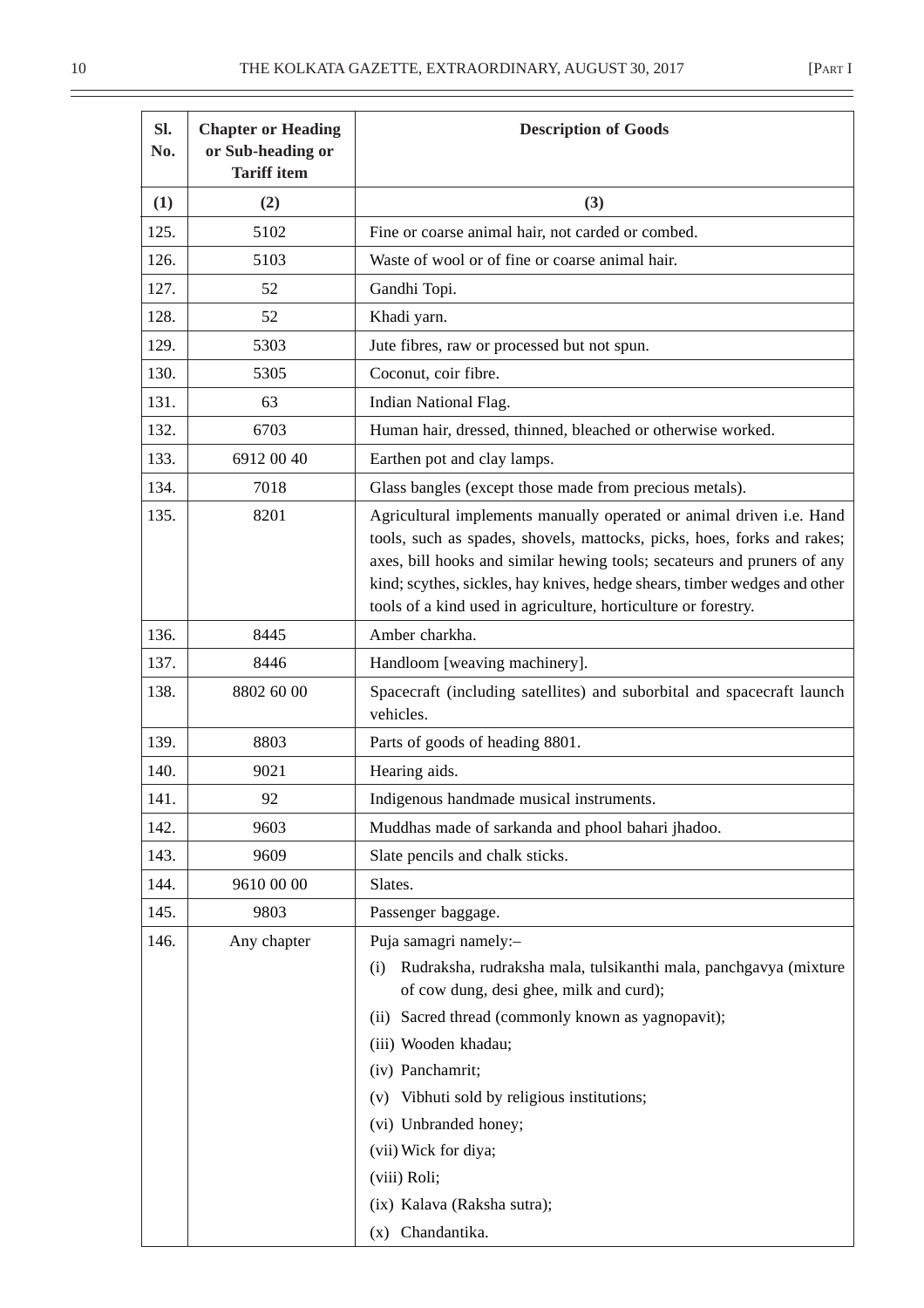| SI.<br>No. | <b>Chapter or Heading</b><br>or Sub-heading or<br><b>Tariff</b> item | <b>Description of Goods</b>                                                                                                           |
|------------|----------------------------------------------------------------------|---------------------------------------------------------------------------------------------------------------------------------------|
| (1)        | (2)                                                                  | (3)                                                                                                                                   |
| 147.       |                                                                      | Liquefied petroleum gas for supply to household and non domestic<br>exempted category (NDEC) customers.                               |
| 148.       |                                                                      | Kerosene oil sold under PDS.                                                                                                          |
| 149.       |                                                                      | Postal baggage transported by Department of Posts.                                                                                    |
| 150.       |                                                                      | Natural or cultured pearls and precious or semi-precious stones;<br>precious metals and metals clad with precious metal (Chapter 71). |
| 151.       |                                                                      | Jewellery, goldsmiths' and silversmiths' wares and other articles<br>(Chapter 71).                                                    |
| 152.       |                                                                      | Currency.                                                                                                                             |
| 153.       |                                                                      | Used personal and household effects.                                                                                                  |
| 154.       |                                                                      | Coral, unworked (heading 0508) and worked coral<br>(heading 9601).                                                                    |

(ix) after rule 138, the following shall be *inserted*, namely:-

**"138A. Documents and devices to be carried by a person-in-charge of a conveyance.—** (1) The person in charge of a conveyance shall carry—

- (a) the invoice or bill of supply or delivery challan, as the case may be; and
- (b) a copy of the e-way bill or the e-way bill number, either physically or mapped to a Radio Frequency Identification Device embedded on to the conveyance in such manner as may be notified by the Commissioner.

(2) A registered person may obtain an Invoice Reference Number from the common portal by uploading, on the said portal, a tax invoice issued by him in **FORM GST INV-1** and produce the same for verification by the proper officer in lieu of the tax invoice and such number shall be valid for a period of thirty days from the date of uploading.

(3) Where the registered person uploads the invoice under sub-rule (2), the information in Part A of **FORM GST EWB-01** shall be auto-populated by the common portal on the basis of the information furnished in **FORM GST INV-1**.

(4) The Commissioner may, by notification, require a class of transporters to obtain a unique Radio Frequency Identification Device and get the said device embedded on to the conveyance and map the e-way bill to the Radio Frequency Identification Device prior to the movement of goods.

(5) Notwithstanding anything contained clause (b) of sub-rule (1), where circumstances so warrant, the Commissioner may, by notification, require the person-in-charge of the conveyance to carry the following documents instead of the e-way bill–

- (a) tax invoice or bill of supply or bill of entry; or
- (b) a delivery challan**,** where the goods are transported for reasons other than by way of supply.

**138B. Verification of documents and conveyances.–** (1) The Commissioner or an officer empowered by him in this behalf may authorise the proper officer to intercept any conveyance to verify the e-way bill or the e-way bill number in physical form for all inter-State and intra-State movement of goods.

".;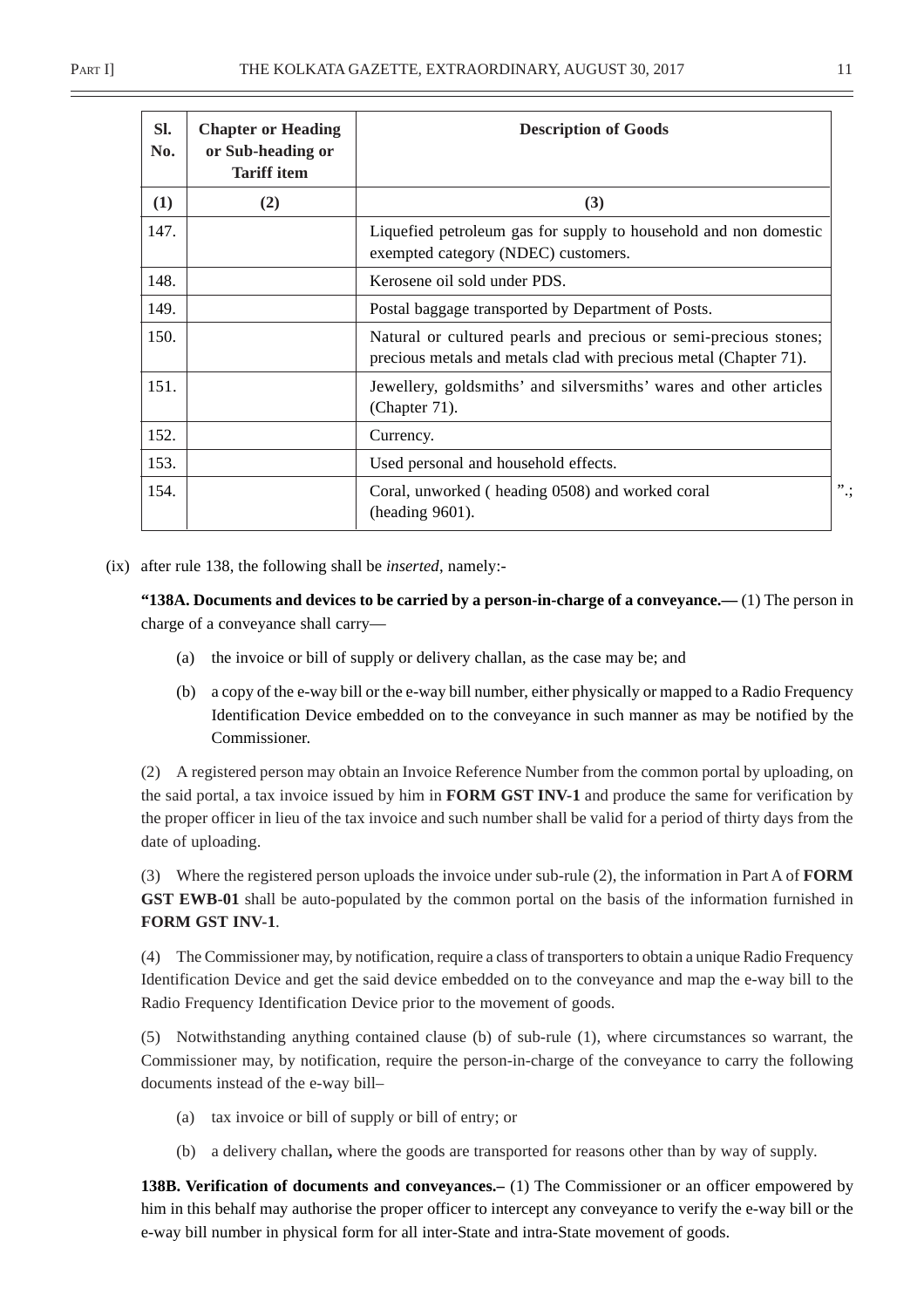(2) The Commissioner shall get Radio Frequency Identification Device readers installed at places where the verification of movement of goods is required to be carried out and verification of movement of vehicles shall be done through such device readers where the e-way bill has been mapped with the said device.

(3) The physical verification of conveyances shall be carried out by the proper officer as authorised by the Commissioner or an officer empowered by him in this behalf:

Provided that on receipt of specific information on evasion of tax, physical verification of a specific conveyance can also be carried out by any officer after obtaining necessary approval of the Commissioner or an officer authorised by him in this behalf.

**138C. Inspection and verification of goods.–** (1) A summary report of every inspection of goods in transit shall be recorded online by the proper officer in **Part A** of **FORM GST EWB-03** within twenty four hours of inspection and the final report in **Part B** of **FORM GST EWB-03** shall be recorded within three days of such inspection.

(2) Where the physical verification of goods being transported on any conveyance has been done during transit at one place within the State or in any other State, no further physical verification of the said conveyance shall be carried out again in the State, unless a specific information relating to evasion of tax is made available subsequently.

**138D. Facility for uploading information regarding detention of vehicle.–**Where a vehicle has been intercepted and detained for a period exceeding thirty minutes, the transporter may upload the said information in **FORM GST EWB-04** on the common portal.;

(x) after **FORM GST TRAN-2**, and before **FORM GST INS -1**, the following forms shall be *inserted*, namely:—

#### **"FORM GST EWB-01**

*(See Rule 138)*

#### **E-Way Bill**

|     | <b>PART-A</b>                    |  |  |
|-----|----------------------------------|--|--|
| A.1 | <b>GSTIN</b> of Recipient        |  |  |
| A.2 | Place of Delivery                |  |  |
| A.3 | Invoice or Challan Number        |  |  |
| A.4 | Invoice or Challan Date          |  |  |
| A.5 | Value of Goods                   |  |  |
| A.6 | <b>HSN</b> Code                  |  |  |
| A.7 | Reason for Transportation        |  |  |
| A.8 | <b>Transport Document Number</b> |  |  |
|     | <b>PART-B</b>                    |  |  |
| Β.  | Vehicle Number                   |  |  |

#### **Notes:**

- 1. HSN Code in column A.6 shall be indicated at minimum two digit level for taxpayers having annual turnover upto five crore rupees in the preceding financial year and at four digit level for taxpayers having annual turnover above five crore rupees in the preceding financial year.
- 2. Transport Document number indicates Goods Receipt Number or Railway Receipt Number or Airway Bill Number or Bill of Lading Number.
- 3. Place of Delivery shall indicate the PIN Code of place of delivery.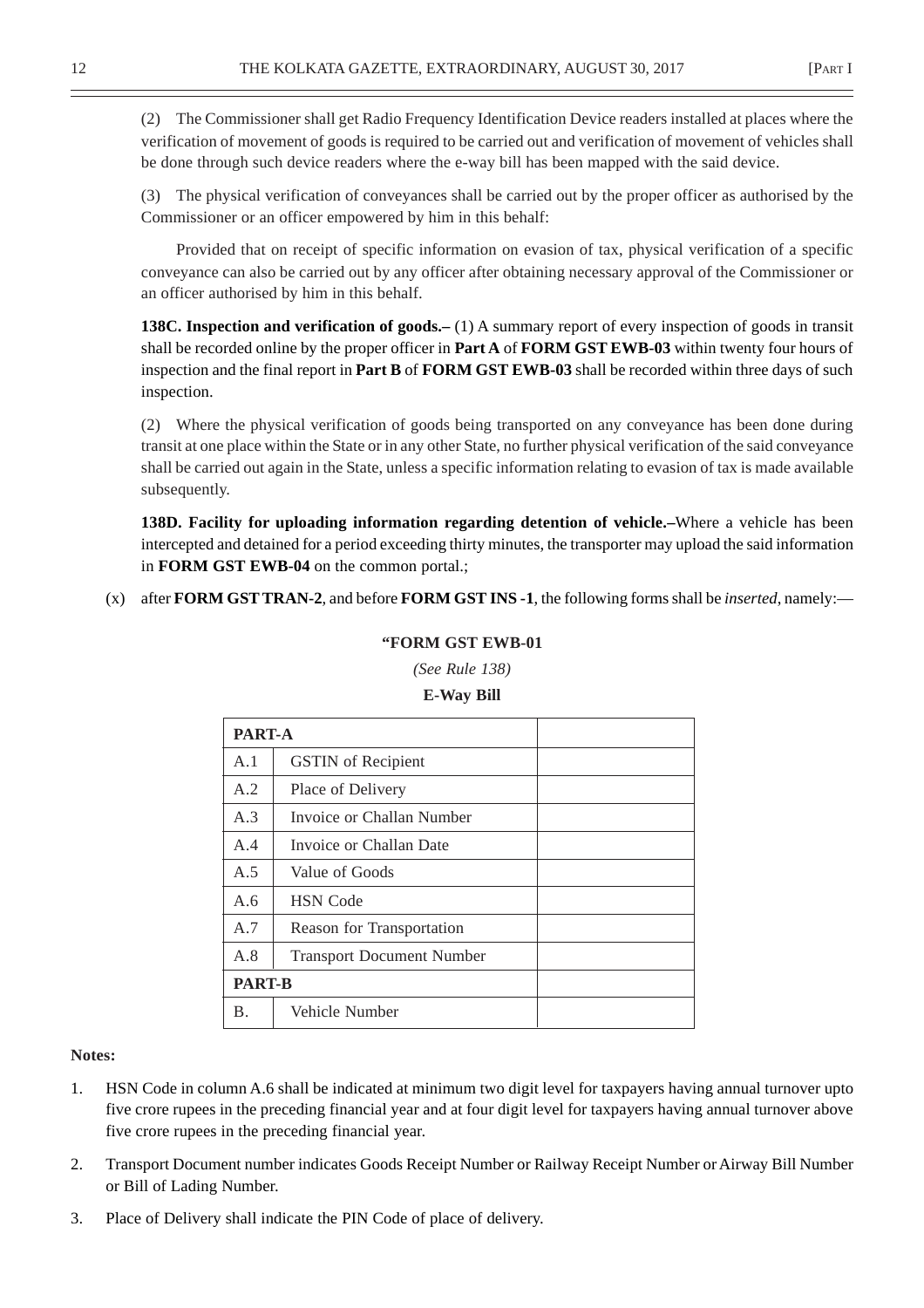$\overline{\phantom{0}}$ 

| Code | <b>Description</b>      |
|------|-------------------------|
| 1    | Supply                  |
| 2    | <b>Export or Import</b> |
| 3    | <b>Job Work</b>         |
| 4    | SKD or CKD              |
| 5    | Recipient not known     |
| 6    | Line Sales              |
| 7    | Sales Return            |
| 8    | Exhibition or fairs     |
| 9    | For own use             |
|      | <b>Others</b>           |

4. Reason for Transportation shall be chosen from one of the following:

#### **FORM GST EWB-02**

#### *(See Rule 138)*

# **Consolidated E-Way Bill**

| Number of E-Way Bills |                   |
|-----------------------|-------------------|
|                       | E-Way Bill Number |
|                       |                   |
|                       |                   |
|                       |                   |
|                       |                   |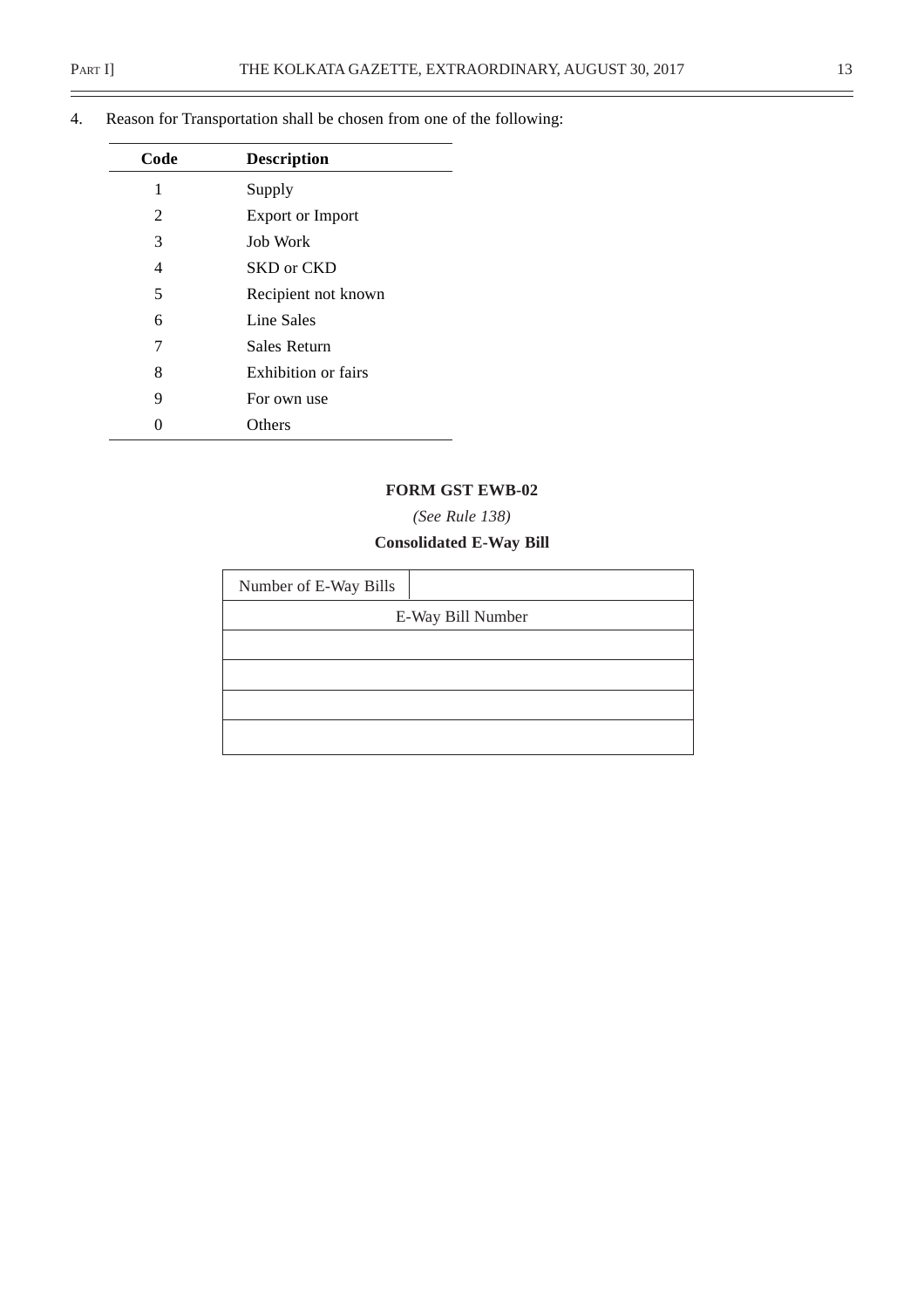÷

#### **FORM GST EWB-03**

*(See Rule138C)*

# **Verification Report**

| Part A                                      |  |
|---------------------------------------------|--|
| Name of the Officer                         |  |
| Place of inspection                         |  |
| Time of inspection                          |  |
| Vehicle Number                              |  |
| E-Way Bill Number                           |  |
| Invoice or Challan or Bill Date             |  |
| Invoice or Challan or Bill Number           |  |
| Name of person in-charge of vehicle         |  |
| Description of goods                        |  |
| Declared quantity of goods                  |  |
| Declared value of goods                     |  |
| Brief description of the discrepancy        |  |
| Whether goods were detained?                |  |
| If not, date and time of release of vehicle |  |
| Part B                                      |  |
| Actual quantity of goods                    |  |
| Actual value of the Goods                   |  |
| Tax payable                                 |  |
| Integrated tax                              |  |
| Central tax                                 |  |
| State or UT tax                             |  |
| Cess                                        |  |
| Penalty payable                             |  |
| Integrated tax                              |  |
| Central tax                                 |  |
| State or UT tax                             |  |
| Cess                                        |  |
| Details of Notice                           |  |
| Date                                        |  |
| Number                                      |  |
| Summary of findings                         |  |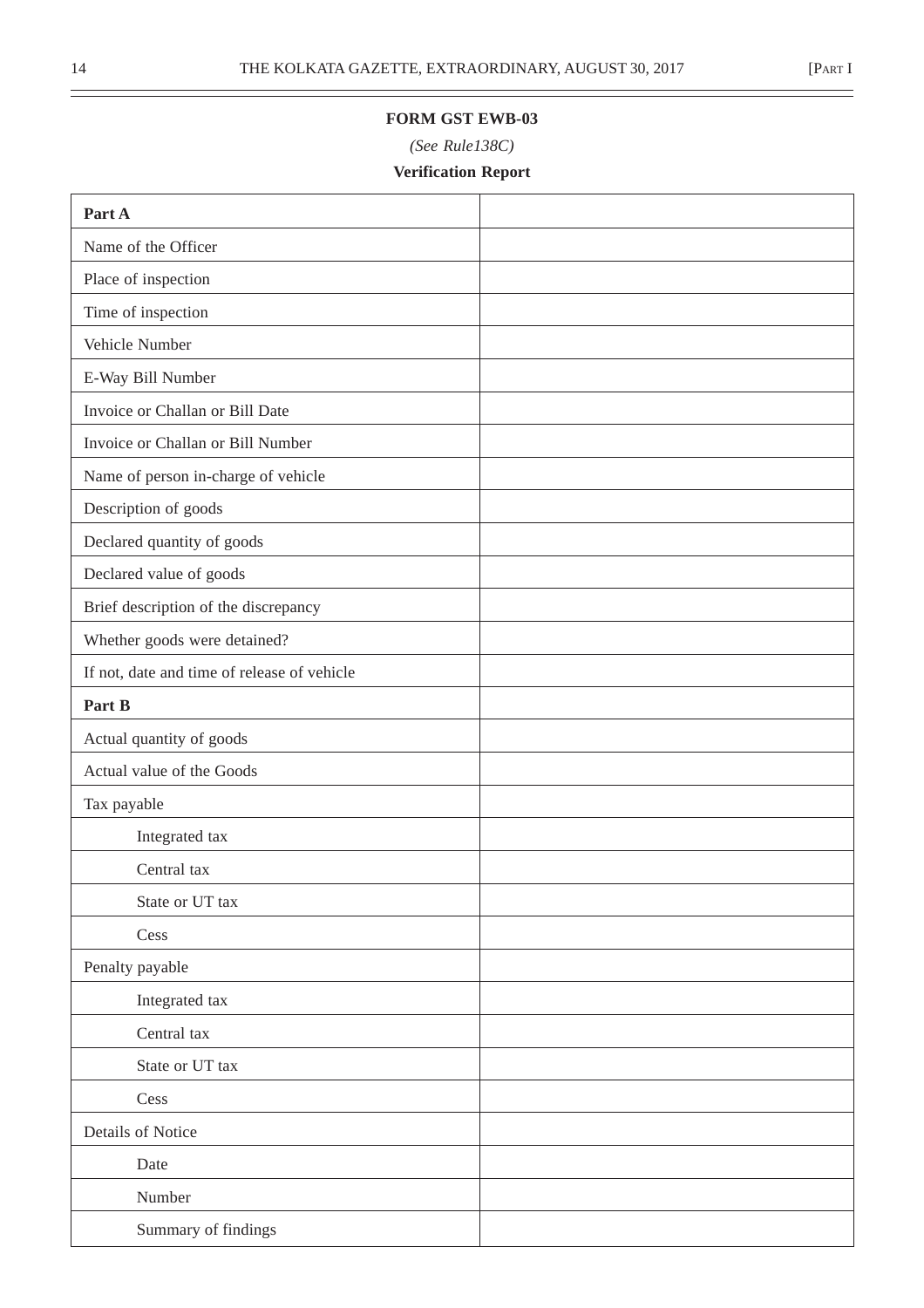$\equiv$ 

#### **FORM GST EWB-04**

#### *(See Rule138D)*

# **Report of detention**

| E-Way Bill Number                    |            |
|--------------------------------------|------------|
| Approximate Location of<br>detention |            |
| Period of detention                  |            |
| Name of Officer in-charge            | (if known) |
| Date                                 |            |
| Time                                 |            |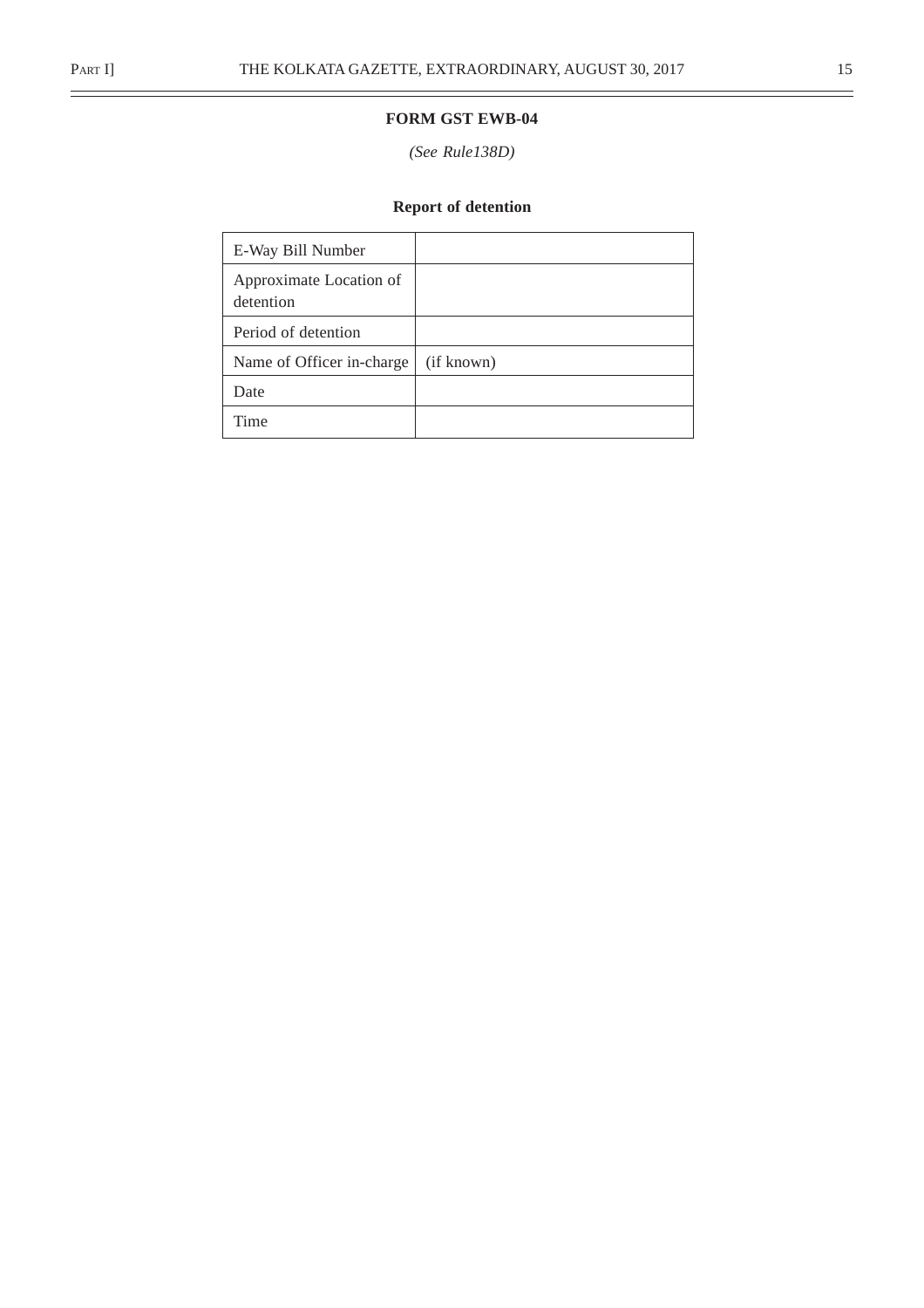#### **FORM GST INV – 1**

*(See rule 138A)*

#### **Generation of Invoice Reference Number**

| IRN: |                            |                                |      |      |       |       |           |                                         |             |      |                 |      | Date: |                                          |      |      |
|------|----------------------------|--------------------------------|------|------|-------|-------|-----------|-----------------------------------------|-------------|------|-----------------|------|-------|------------------------------------------|------|------|
|      | <b>Details of Supplier</b> |                                |      |      |       |       |           |                                         |             |      |                 |      |       |                                          |      |      |
|      | <b>GSTIN</b>               |                                |      |      |       |       |           |                                         |             |      |                 |      |       |                                          |      |      |
|      | Legal Name                 |                                |      |      |       |       |           |                                         |             |      |                 |      |       |                                          |      |      |
|      | Trade name, if any         |                                |      |      |       |       |           |                                         |             |      |                 |      |       |                                          |      |      |
|      | Address                    |                                |      |      |       |       |           |                                         |             |      |                 |      |       |                                          |      |      |
|      | Serial No. of Invoice      |                                |      |      |       |       |           |                                         |             |      |                 |      |       |                                          |      |      |
|      | Date of Invoice            |                                |      |      |       |       |           |                                         |             |      |                 |      |       |                                          |      |      |
|      |                            |                                |      |      |       |       |           | <b>Details of Recipient (Billed to)</b> |             |      |                 |      |       | <b>Details of Consignee (Shipped to)</b> |      |      |
|      | GSTIN or UIN, if available |                                |      |      |       |       |           |                                         |             |      |                 |      |       |                                          |      |      |
|      | Name                       |                                |      |      |       |       |           |                                         |             |      |                 |      |       |                                          |      |      |
|      | Address                    |                                |      |      |       |       |           |                                         |             |      |                 |      |       |                                          |      |      |
|      | State (name and code)      |                                |      |      |       |       |           |                                         |             |      |                 |      |       |                                          |      |      |
|      | Type of supply $-$         |                                |      |      |       |       |           |                                         |             |      |                 |      |       |                                          |      |      |
|      | B to B supply              |                                |      |      |       |       |           |                                         |             |      |                 |      |       |                                          |      |      |
|      | B to C supply              |                                |      |      |       |       |           |                                         |             |      |                 |      |       |                                          |      |      |
|      |                            | <b>Attracts Reverse Charge</b> |      |      |       |       |           |                                         |             |      |                 |      |       |                                          |      |      |
|      | <b>Attracts TCS</b>        |                                |      |      |       |       |           | GSTIN of operator                       |             |      |                 |      |       |                                          |      |      |
|      | <b>Attracts TDS</b>        |                                |      |      |       |       |           | <b>GSTIN</b> of TDS Authority           |             |      |                 |      |       |                                          |      |      |
|      | Export                     |                                |      |      |       |       |           |                                         |             |      |                 |      |       |                                          |      |      |
|      |                            | Supplies made to SEZ           |      |      |       |       |           |                                         |             |      |                 |      |       |                                          |      |      |
|      |                            | Deemed export                  |      |      |       |       |           |                                         |             |      |                 |      |       |                                          |      |      |
| S1.  | Description                | <b>HSN</b>                     |      | Unit | Price | Total | Discount, | Taxable                                 | Central tax |      | State or UT tax |      |       | Integrated tax                           | Cess |      |
| No.  | of Goods                   |                                | Qty. |      | (per  | value | if any    | value                                   |             |      |                 |      |       |                                          |      |      |
|      |                            |                                |      |      | unit) |       |           |                                         | Rate        | Amt. | Rate            | Amt. | Rate  | Amt.                                     | Rate | Amt. |
|      |                            |                                |      |      |       |       |           |                                         |             |      |                 |      |       |                                          |      |      |
|      |                            |                                |      |      |       |       |           |                                         |             |      |                 |      |       |                                          |      |      |
|      |                            |                                |      |      |       |       |           |                                         |             |      |                 |      |       |                                          |      |      |

|                                 | Freight                             |  |  |  |  |  |  |  |  |  |  |  |
|---------------------------------|-------------------------------------|--|--|--|--|--|--|--|--|--|--|--|
|                                 | Insurance                           |  |  |  |  |  |  |  |  |  |  |  |
|                                 | Packing and Forwarding Charges etc. |  |  |  |  |  |  |  |  |  |  |  |
| Total                           |                                     |  |  |  |  |  |  |  |  |  |  |  |
| Total Invoice Value (In figure) |                                     |  |  |  |  |  |  |  |  |  |  |  |
| Total Invoice Value (In Words)  |                                     |  |  |  |  |  |  |  |  |  |  |  |

Name of the Signatory Signature

Designation or Status".;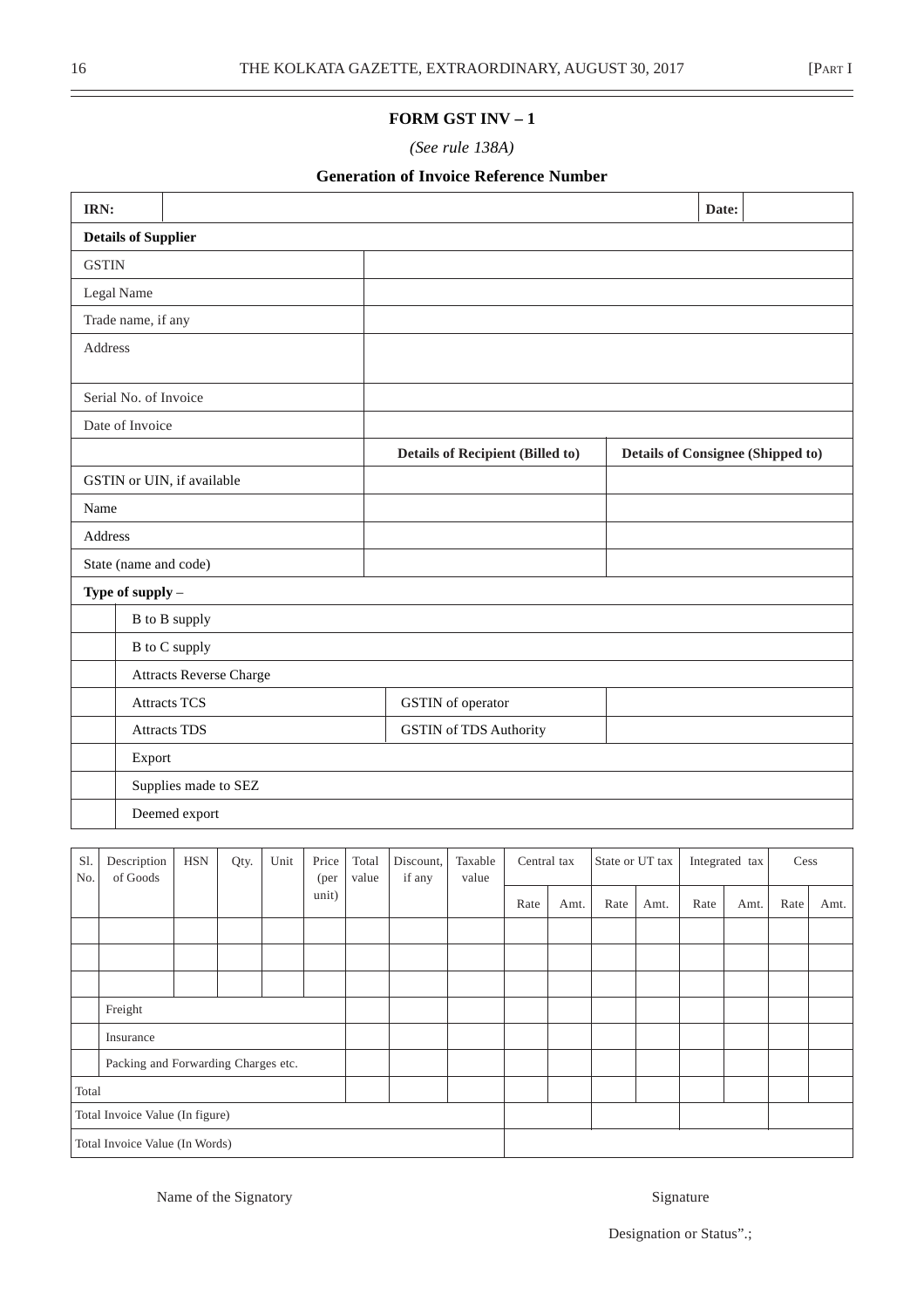$\overline{\phantom{0}}$ 

# (xi) for **FORM GST ENR-01**, the following Form shall be deemed to be have been *substituted* with effect from the 1<sup>st</sup> day of July, 2017, namely:-

#### **"Form GST ENR-01**

*[See Rule 58(1)]*

#### **Application for Enrolment under section 35 (2)**

*[only for un-registered persons]*

| 1.               | Name of the State                   |                               |                                                                                           |         |                   |            |                                                                                                               |
|------------------|-------------------------------------|-------------------------------|-------------------------------------------------------------------------------------------|---------|-------------------|------------|---------------------------------------------------------------------------------------------------------------|
| 2.               | (a) Legal name                      |                               |                                                                                           |         |                   |            |                                                                                                               |
|                  |                                     | (b) Trade Name, if any        |                                                                                           |         |                   |            |                                                                                                               |
|                  | $(c)$ PAN                           |                               |                                                                                           |         |                   |            |                                                                                                               |
|                  |                                     |                               | (d) Aadhaar (applicable in case of                                                        |         |                   |            |                                                                                                               |
|                  |                                     | proprietorship concerns only) |                                                                                           |         |                   |            |                                                                                                               |
| 3.               |                                     | Type of enrolment             |                                                                                           |         |                   |            |                                                                                                               |
|                  | (i) Warehouse or Depot              |                               |                                                                                           |         | (ii) Godown       |            |                                                                                                               |
|                  | (iii) Transport services            |                               |                                                                                           |         | (iv) Cold Storage |            |                                                                                                               |
| 4.               |                                     |                               | <b>Constitution of Business (Please Select the Appropriate)</b>                           |         |                   |            |                                                                                                               |
|                  | (i) Proprietorship or HUF           |                               |                                                                                           |         | (ii) Partnership  |            |                                                                                                               |
|                  | (iii) Company                       |                               |                                                                                           |         | (iv) Others       |            |                                                                                                               |
| 5.               |                                     |                               | <b>Particulars of Principal Place of Business</b>                                         |         |                   |            |                                                                                                               |
| $\left(a\right)$ | Address                             |                               |                                                                                           |         |                   |            |                                                                                                               |
|                  | Building No. or Flat No.            |                               |                                                                                           |         | Floor No.         |            |                                                                                                               |
|                  | Name of the Premises<br>or Building |                               |                                                                                           |         | Road or Street    |            |                                                                                                               |
|                  | City or Town or Locality            |                               |                                                                                           |         | Taluka or Block   |            |                                                                                                               |
|                  | or Village                          |                               |                                                                                           |         |                   |            |                                                                                                               |
| District         |                                     |                               |                                                                                           |         |                   |            |                                                                                                               |
| <b>State</b>     |                                     |                               |                                                                                           |         | PIN Code          |            |                                                                                                               |
| Latitude         |                                     |                               |                                                                                           |         | Longitude         |            |                                                                                                               |
| (b)              |                                     |                               | Contact Information (the email address and mobile number will be used for authentication) |         |                   |            |                                                                                                               |
|                  | Email Address                       |                               |                                                                                           |         | Telephone         | <b>STD</b> |                                                                                                               |
|                  | Mobile Number                       |                               |                                                                                           |         | Fax               | <b>STD</b> |                                                                                                               |
| (c)              | Nature of premises                  |                               |                                                                                           |         |                   |            |                                                                                                               |
|                  | Own                                 | Leased                        | Rented                                                                                    | Consent |                   | Shared     | Others (specify)                                                                                              |
| 6.               |                                     |                               | information as in item $5$ [(a), (b), and (c)]                                            |         |                   |            | Details of additional place of business $-$ Add for additional place(s) of business, if any (Fill up the same |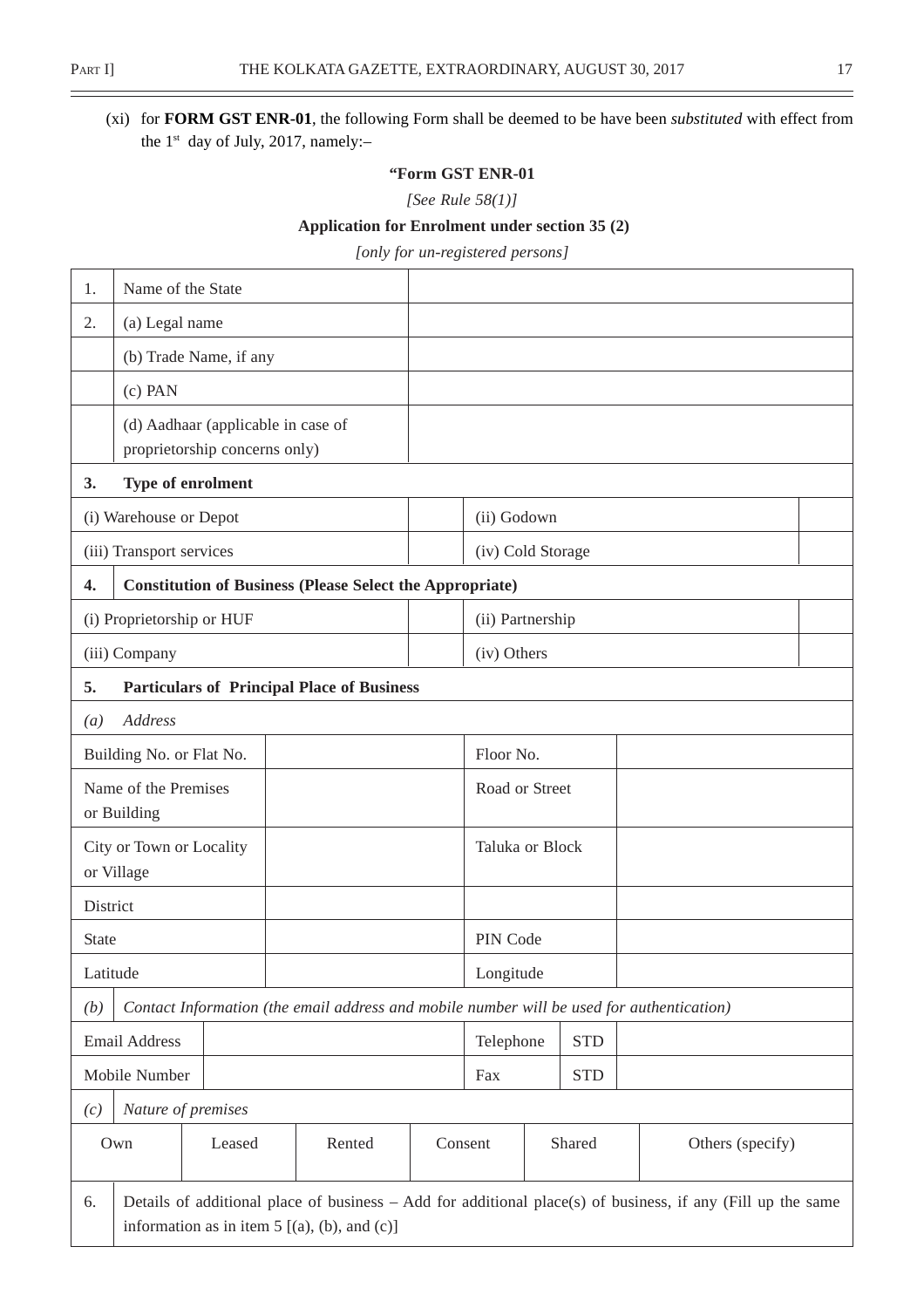| 7.     | Consent                                                                           |                                                                                                                                                                                                                                                                                                                                                                                                                                                                                                           |
|--------|-----------------------------------------------------------------------------------|-----------------------------------------------------------------------------------------------------------------------------------------------------------------------------------------------------------------------------------------------------------------------------------------------------------------------------------------------------------------------------------------------------------------------------------------------------------------------------------------------------------|
|        | <i>authentication.</i>                                                            | I on behalf of the holder of Aadhaar number <pre-filled aadhaar="" based="" form="" in="" number="" on="" provided="" the=""> give<br/>consent to "Goods and Services Tax Network" to obtain my details from UIDAI for the purpose of authentication.<br/>"Goods and Services Tax Network" has informed me that identity information would only be used for validating<br/>identity of the Aadhaar holder and will be shared with Central Identities Data Repository only for the purpose of</pre-filled> |
| 8.     | List of documents uploaded<br>(Identity and address proof)                        |                                                                                                                                                                                                                                                                                                                                                                                                                                                                                                           |
| 9.     | Verification<br>my knowledge and belief and nothing has been concealed therefrom. | I hereby solemnly affirm and declare that the information given herein above is true and correct to the best of                                                                                                                                                                                                                                                                                                                                                                                           |
|        |                                                                                   | Signature                                                                                                                                                                                                                                                                                                                                                                                                                                                                                                 |
| Place: |                                                                                   |                                                                                                                                                                                                                                                                                                                                                                                                                                                                                                           |
| Date:  |                                                                                   | Name of Authorised Signatory                                                                                                                                                                                                                                                                                                                                                                                                                                                                              |
|        | <b>For Office Use:</b>                                                            |                                                                                                                                                                                                                                                                                                                                                                                                                                                                                                           |
|        | Enrolment No.                                                                     | Date-<br>".;                                                                                                                                                                                                                                                                                                                                                                                                                                                                                              |

(xii) for **FORM GST RFD-01**, the following Form shall be deemed to be have been *substituted* with effect from the  $1^{st}$  day of July, 2017, namely:-

#### **"FORM-GST-RFD-01**

*[See rule 89(1)]*

#### **Application for Refund**

(Applicable for casual or non-resident taxable person, tax deductor, tax collector, un-registered person and other registered taxable person)

| 1. | GSTIN /<br>Temporary ID       |                |     |                                                     |         |                               |        |       |
|----|-------------------------------|----------------|-----|-----------------------------------------------------|---------|-------------------------------|--------|-------|
| 2. | Legal Name                    |                |     |                                                     |         |                               |        |       |
| 3. | Trade Name, if any            |                |     |                                                     |         |                               |        |       |
| 4. | Address                       |                |     |                                                     |         |                               |        |       |
| 5. | Tax period<br>(if applicable) |                |     | From $\langle Year \rangle$ $\langle Month \rangle$ | To To   | $<\text{Year}><\text{Month}>$ |        |       |
| 6. | Amount of Refund<br>Claimed   | Act            | Tax | Interest                                            | Penalty | Fees                          | Others | Total |
|    | (Rs.)                         | Central tax    |     |                                                     |         |                               |        |       |
|    |                               | State / UT     |     |                                                     |         |                               |        |       |
|    |                               | tax            |     |                                                     |         |                               |        |       |
|    |                               | Integrated tax |     |                                                     |         |                               |        |       |
|    |                               | Cess           |     |                                                     |         |                               |        |       |
|    |                               | Total          |     |                                                     |         |                               |        |       |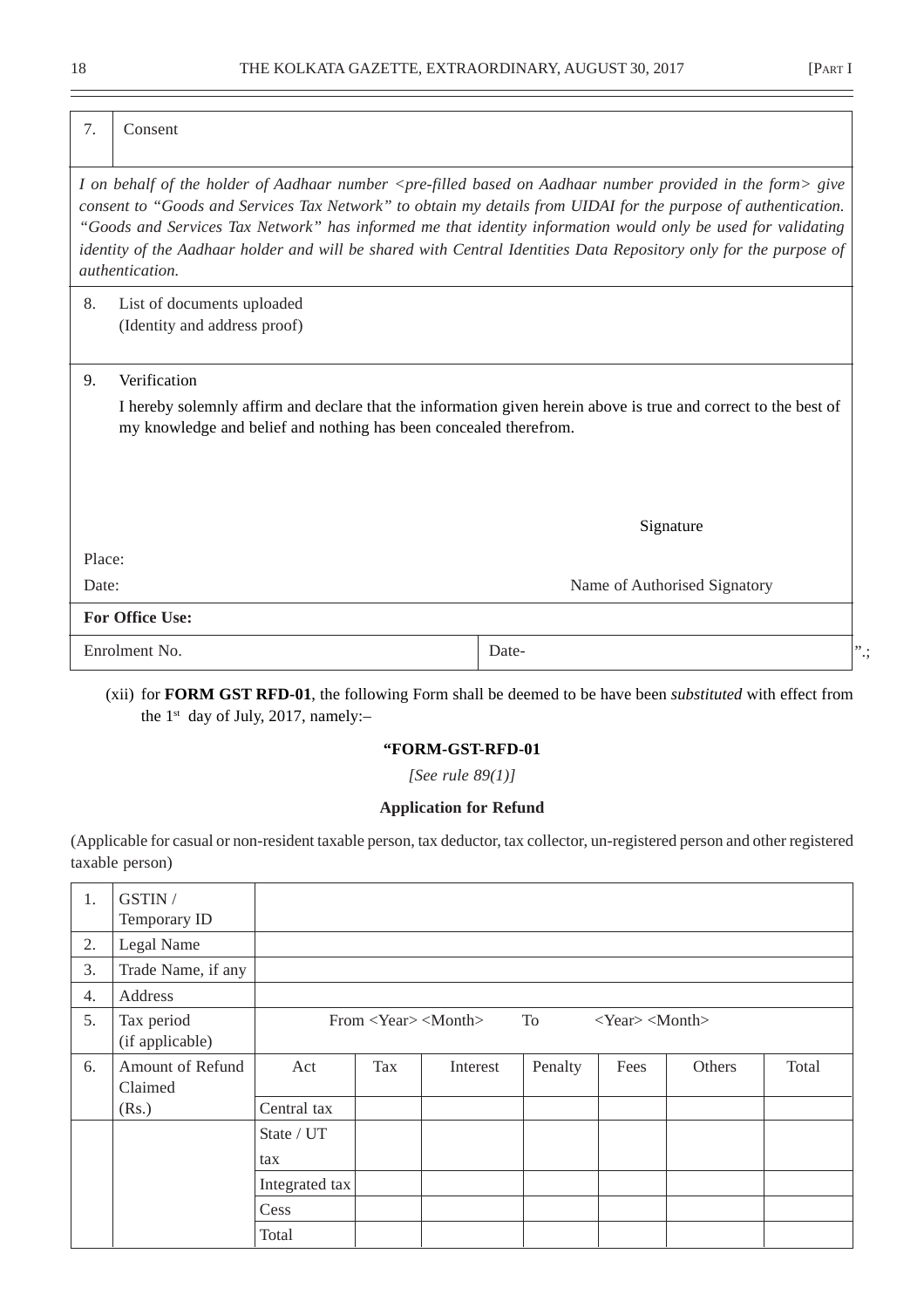| 7. | Grounds of refund          | (a)          |                                                                                 | Excess balance in Electronic Cash Ledger                                                                                                           |              |                    |  |                               |                                     |  |  |  |
|----|----------------------------|--------------|---------------------------------------------------------------------------------|----------------------------------------------------------------------------------------------------------------------------------------------------|--------------|--------------------|--|-------------------------------|-------------------------------------|--|--|--|
|    | claim (select from         | (b)          |                                                                                 | Exports of services- with payment of tax                                                                                                           |              |                    |  |                               |                                     |  |  |  |
|    | drop down)                 | (c)          |                                                                                 | Exports of goods / services- without payment of tax (accumulated ITC)                                                                              |              |                    |  |                               |                                     |  |  |  |
|    |                            | (d)          |                                                                                 | On account of order                                                                                                                                |              |                    |  |                               |                                     |  |  |  |
|    |                            |              | Sl.<br>No.                                                                      | Type of<br>order                                                                                                                                   | Order<br>No. | Order<br>date      |  | Order<br>Issuing<br>Authority | Payment<br>reference<br>No., if any |  |  |  |
|    |                            |              | (i)                                                                             | Assessment                                                                                                                                         |              |                    |  |                               |                                     |  |  |  |
|    |                            |              | (ii)                                                                            |                                                                                                                                                    |              |                    |  |                               |                                     |  |  |  |
|    |                            |              | (iii)<br>Appeal                                                                 |                                                                                                                                                    |              |                    |  |                               |                                     |  |  |  |
|    |                            |              | Any other<br>(iv)<br>order (specify)                                            |                                                                                                                                                    |              |                    |  |                               |                                     |  |  |  |
|    |                            | (e)          |                                                                                 | ITC accumulated due to inverted tax structure [clause (ii) of first proviso<br>to section $54(3)$ ]                                                |              |                    |  |                               |                                     |  |  |  |
|    |                            | (f)          | of tax)                                                                         | On account of supplies made to SEZ unit/SEZ developer (with payment                                                                                |              |                    |  |                               |                                     |  |  |  |
|    |                            | (g)          | of tax)                                                                         | On account of supplies made to SEZ unit/SEZ developer (without payment                                                                             |              |                    |  |                               |                                     |  |  |  |
|    |                            | (h)          |                                                                                 | Recipient of deemed export                                                                                                                         |              |                    |  |                               |                                     |  |  |  |
|    |                            | (i)          |                                                                                 | Tax paid on a supply which is not provided, either wholly or partially, and<br>for which invoice has not been issued (tax paid on advance payment) |              |                    |  |                               |                                     |  |  |  |
|    |                            | (j)          |                                                                                 | Tax paid on an intra-State supply which is subsequently held to be inter-<br>State supply and vice versa (change of POS)                           |              |                    |  |                               |                                     |  |  |  |
|    |                            | (k)          |                                                                                 | Excess payment of tax, if any                                                                                                                      |              |                    |  |                               |                                     |  |  |  |
|    |                            | (1)          | Any other (specify)                                                             |                                                                                                                                                    |              |                    |  |                               |                                     |  |  |  |
| 8. | Details of Bank<br>account | Name of bank | Address of<br>branch                                                            | <b>IFSC</b>                                                                                                                                        |              | Type of<br>account |  | Account No.                   |                                     |  |  |  |
|    |                            |              |                                                                                 |                                                                                                                                                    |              |                    |  |                               |                                     |  |  |  |
| 9. | if applicable              |              | Whether Self-Declaration filed by Applicant u/s 54(4),<br>Yes<br>N <sub>o</sub> |                                                                                                                                                    |              |                    |  |                               |                                     |  |  |  |

 $\equiv$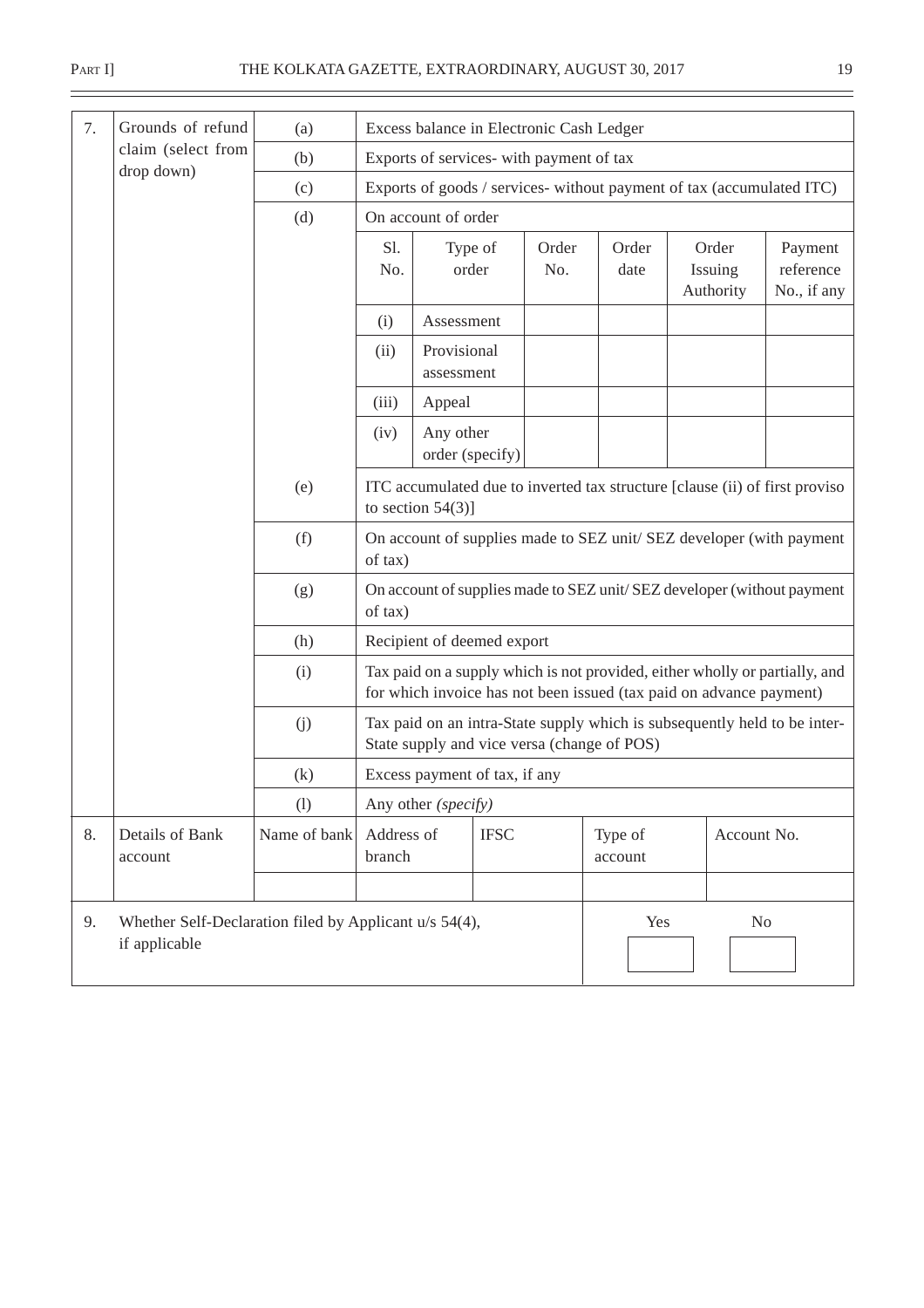#### **DECLARATION [second proviso to section 54(3)]**

 I hereby declare that the goods exported are not subject to any export duty. I also declare that I have not availed any drawback on goods or services or both and that I have not claimed refund of the integrated tax paid on supplies in respect of which refund is claimed.

Name – Signature

#### **DECLARATION [section 54(3)(ii)]**

 I hereby declare that the refund of input tax credit claimed in the application does not include ITC availed on goods or services used for making 'nil' rated or fully exempt supplies.

#### **DECLARATION [rule 89(2)(f)]**

 I hereby declare that the Special Economic Zone unit /the Special Economic Zone developer has not availed of the input tax credit of the tax paid by the applicant, covered under this refund claim.

Name – Signature

Designation / Status

#### **DECLARATION [rule 89(2)(g)]**

#### **(For recipients of deemed export)**

I hereby declare that the refund has been claimed only for those invoices which have been reported in statement of inward supplies filed in Form GSTR-2 for the tax period for which refund is being claimed and the amount does not exceed the amount of input tax credit availed in the valid return filed for the said tax period.

Name – Signature – Signature – Signature – Signature – Signature – Signature – Signature – Signature – Signature – Signature – Signature – Signature – Signature – Signature – Signature – Signature – Signature – Signature –

Designation / Status

Name – Signature

Designation / Status

Designation / Status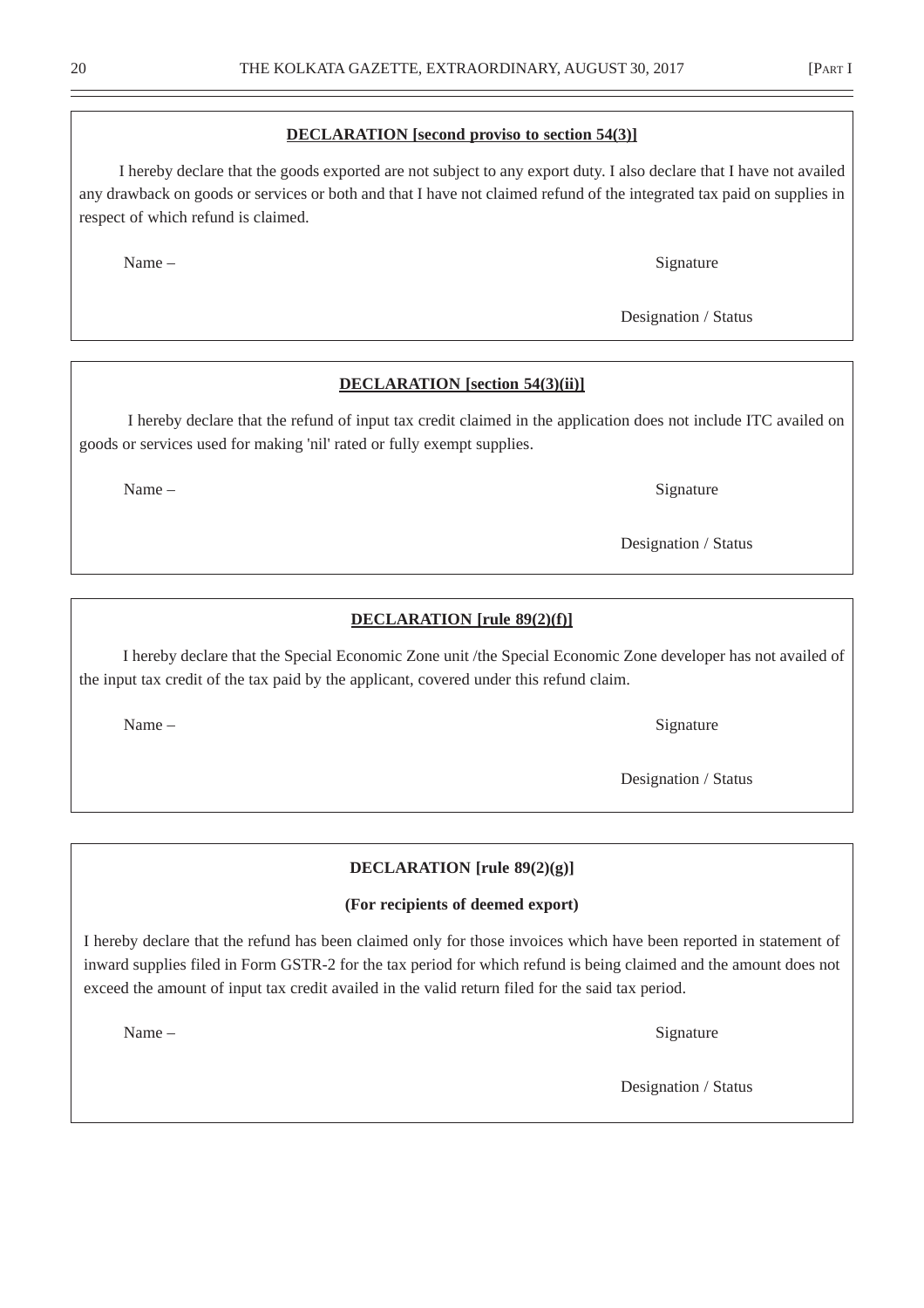#### **SELF- DECLARATION [rule 89(2)(l)]**

|     | not been passed on to any other person. | (Applicant) having<br>GSTIN/temporary Id ____________________, solemnly affirm and certify that in respect of the refund amounting<br>from ____________ to ____________, claimed in the refund application, the incidence of such tax and interest has |
|-----|-----------------------------------------|--------------------------------------------------------------------------------------------------------------------------------------------------------------------------------------------------------------------------------------------------------|
|     | Name $-$                                | Signature                                                                                                                                                                                                                                              |
|     |                                         | Designation / Status                                                                                                                                                                                                                                   |
|     |                                         | (This Declaration is not required to be furnished by applicants, who are claiming refund under clause (a) or clause<br>(b) or clause (c) or clause (d) or clause (f) of sub-section $(8)$ of section 54.)                                              |
|     |                                         |                                                                                                                                                                                                                                                        |
| 10. | Verification                            |                                                                                                                                                                                                                                                        |
|     |                                         | I/We <taxpayer name=""> hereby solemnly affirm and declare that the information given herein above is<br/>true and correct to the best of my/our knowledge and belief and nothing has been concealed therefrom.</taxpayer>                             |

I/We declare that no refund on this account has been received by me/us earlier.

Place Signature of Authorised Signatory

Date (Name) Designation/ Status

#### **Annexure-1**

#### **Statement -1 [rule 89(5)]**

Refund Type: ITC accumulated due to inverted tax structure [clause (ii) of first proviso to section 54(3)]

(Amount in Rs.)

| Turnover of inverted<br>rated supply of<br>goods | Tax payable on<br>such inverted<br>rated supply of<br>goods | Adjusted total<br>turnover | Net input tax<br>credit | Maximum refund<br>amount to be<br>claimed<br>$[(1\times4\div3)\cdot2]$ |
|--------------------------------------------------|-------------------------------------------------------------|----------------------------|-------------------------|------------------------------------------------------------------------|
|                                                  |                                                             | 3                          | 4                       |                                                                        |
|                                                  |                                                             |                            |                         |                                                                        |
|                                                  |                                                             |                            |                         |                                                                        |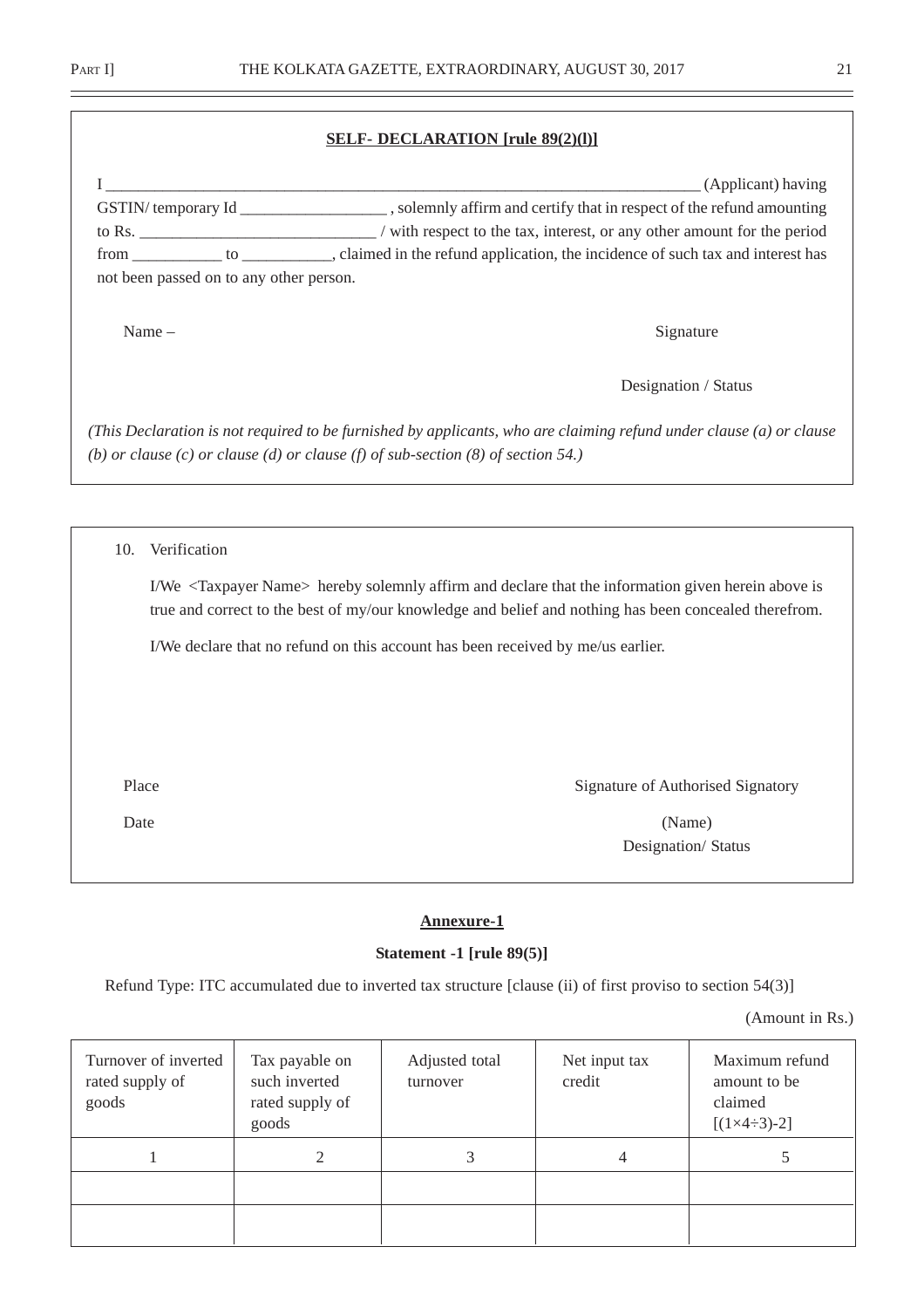## **Statement- 2 [rule 89(2)(c)]**

Refund Type: Exports of services with payment of tax

| Sr.<br>No. |     | Invoice details |       | Integrated tax   |      | <b>BRC/FIRC</b> |      | Integrated<br>tax involved | Integrated<br>tax                     | <b>Net</b><br>Integrated |
|------------|-----|-----------------|-------|------------------|------|-----------------|------|----------------------------|---------------------------------------|--------------------------|
|            | No. | Date            | Value | Taxable<br>value | Amt. | No.             | Date | in debit note,<br>if any   | involved in<br>credit note,<br>if any | tax<br>$(6+9-10)$        |
|            | 2   | 3               | 4     |                  | 6    | $\mathcal{I}$   | 8    | $\mathbf Q$                | 10                                    | 11                       |
|            |     |                 |       |                  |      |                 |      |                            |                                       |                          |

#### **Statement- 3 [rule 89(2)(b) and 89(2)(c)]**

Refund Type: Export without payment of tax (accumulated ITC)

(Amount in Rs.)

| Sr. No |                   | Invoice details |            |       | Services       | Shipping bill/Bill of<br>export |           | <b>EGM</b> Details |            |           | <b>BRC/FIRC</b> |
|--------|-------------------|-----------------|------------|-------|----------------|---------------------------------|-----------|--------------------|------------|-----------|-----------------|
|        | No.<br>$\bigcirc$ | Date<br>3       | Value<br>4 | (G/S) | Port code<br>6 | No.                             | Date<br>8 | Ref. No.           | Date<br>10 | No.<br>11 | Date<br>12      |
|        |                   |                 |            |       |                |                                 |           |                    |            |           |                 |

## **Statement- 3A [rule 89(4)]**

Refund Type: Export without payment of tax (accumulated ITC) – calculation of refund amount

(Amount in Rs.)

| Turnover of zero<br>rated supply of<br>goods and services | Net input tax credit | Adjusted total turnover | Refund amount<br>$(1\times2\div3)$ |
|-----------------------------------------------------------|----------------------|-------------------------|------------------------------------|
|                                                           |                      |                         |                                    |
|                                                           |                      |                         |                                    |

#### **Statement-4 [rule 89(2)(d) and 89(2)(e)]**

Refund Type: On account of supplies made to SEZ unit or SEZ Developer (on payment of tax)

| <b>GSTIN</b><br>of<br>recipient |     | Invoice details |                |     | Shipping bill/Bill<br>of export/ Endorsed<br>invoice by SEZ |                  | Integrated Tax | Integrated<br>tax<br>involved | Integrated<br>tax<br>involved | <b>Net</b><br>Integrated<br>tax<br>$(8 + 9 -$<br>10) |
|---------------------------------|-----|-----------------|----------------|-----|-------------------------------------------------------------|------------------|----------------|-------------------------------|-------------------------------|------------------------------------------------------|
|                                 | No. | Date            | Value          | No. | Date                                                        | Taxable<br>Value | Amt.           | in debit<br>note, if<br>any   | in credit<br>note, if<br>any  |                                                      |
|                                 | 2   | 3               | $\overline{4}$ | 5   | 6                                                           | 7                | 8              | 9                             | 10                            | 11                                                   |
|                                 |     |                 |                |     |                                                             |                  |                |                               |                               |                                                      |

(Amount in Rs.)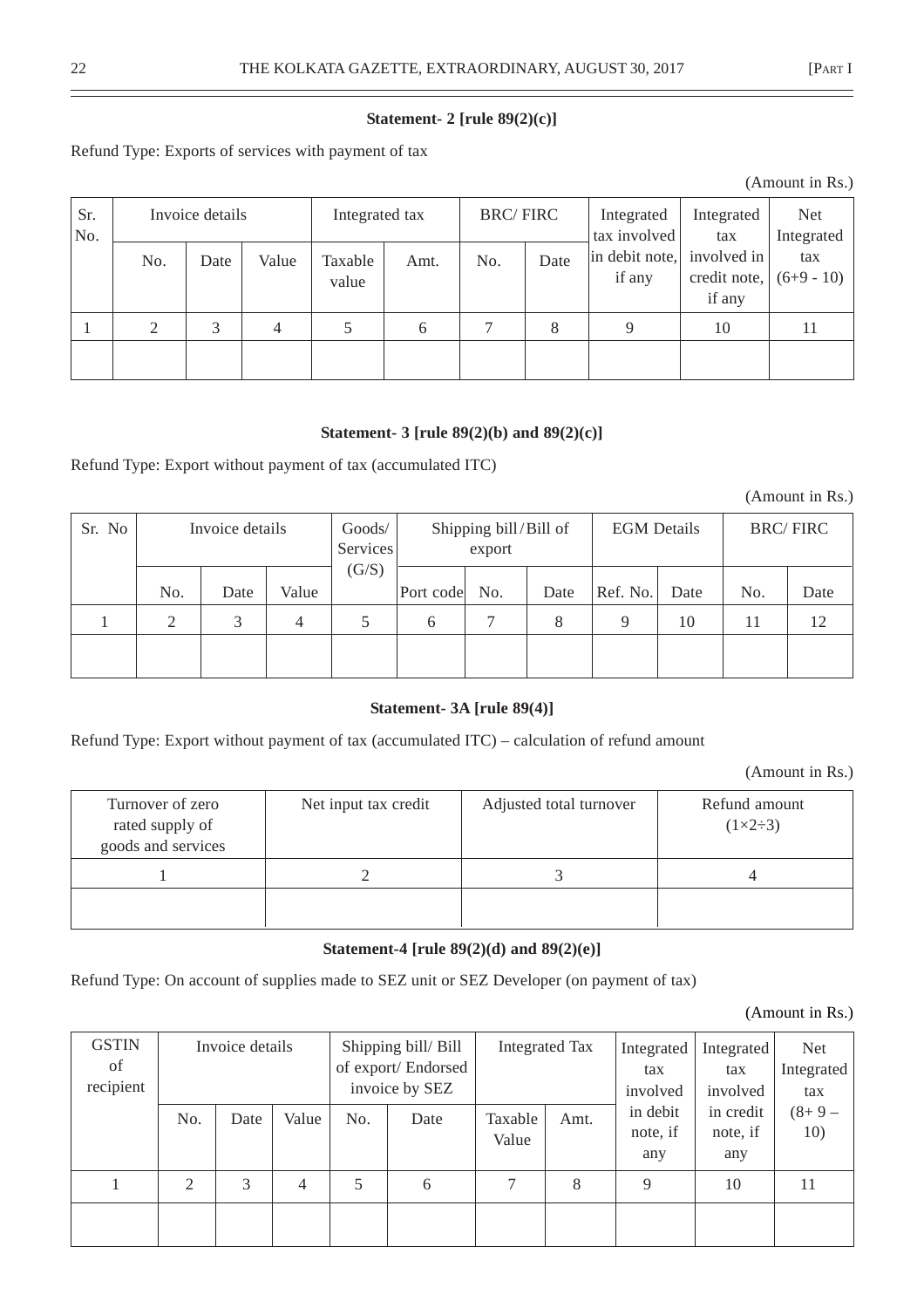#### **Statement-5 [rule 89(2)(d) and 89(2)(e)]**

Refund Type: On account of supplies made to SEZ unit or SEZ Developer (without payment of tax)

| (Amount in Rs.) |  |
|-----------------|--|
|-----------------|--|

| Sl. No. |     | Invoice details |       | Goods/Services<br>(G/S) | Shipping bill/Bill of export/<br>Endorsed invoice no. |      |
|---------|-----|-----------------|-------|-------------------------|-------------------------------------------------------|------|
|         | No. | Date            | Value |                         | No.                                                   | Date |
|         |     |                 |       |                         |                                                       |      |
|         |     |                 |       |                         |                                                       |      |

#### **Statement-5A [rule 89(4)]**

Refund Type: On account of supplies made to SEZ unit / SEZ developer without payment of tax (accumulated ITC) – calculation of refund amount

(Amount in Rs.)

| Turnover of zero<br>rated supply of<br>goods and services | Net input tax credit | Adjusted total turnover | Refund amount<br>$(1\times2\div3)$ |
|-----------------------------------------------------------|----------------------|-------------------------|------------------------------------|
|                                                           |                      |                         |                                    |
|                                                           |                      |                         |                                    |

#### **Statement-6 [rule 89(2)(j)]**

Refund Type: On account of change in POS of the supplies (inter-State to intra-State and vice versa) Order Details (issued in pursuance of sections 77 (1) and (2), if any: Order No: Order Date:

(Amount in Rs.)

| GSTIN/<br><b>UINName</b><br>(in case) |                 |      |       |                                        | Details of invoices covering transaction considered as intra-State /<br>inter-State transaction earlier |           |      |                       | Transaction which were held inter State / intra-<br>State supply subsequently |                |                     |      |                    |    |
|---------------------------------------|-----------------|------|-------|----------------------------------------|---------------------------------------------------------------------------------------------------------|-----------|------|-----------------------|-------------------------------------------------------------------------------|----------------|---------------------|------|--------------------|----|
| B2C                                   | Invoice details |      |       | Integrated   Central   State/  <br>tax | tax                                                                                                     | UT<br>tax | Cess | Place<br>of<br>Supply | Integrated<br>tax                                                             | Central<br>tax | State/<br>UT<br>tax | Cess | Place of<br>Supply |    |
|                                       | No.             | Date | Value | Taxable<br>Value                       |                                                                                                         |           |      |                       |                                                                               |                |                     |      |                    |    |
|                                       |                 | 3    | 4     |                                        | 6                                                                                                       |           | 8    | 9                     | 10                                                                            | 11             | 12                  | 13   | 14                 | 15 |
|                                       |                 |      |       |                                        |                                                                                                         |           |      |                       |                                                                               |                |                     |      |                    |    |

#### **Statement-7 [rule 89(2)(k)]**

Refund Type: Excess payment of tax, if any in case of last return filed.

(Amount in Rs.)

| Tax period | ARN of<br>return | Date of<br>filing return | Tax Payable    |  |                             |      |  |  |
|------------|------------------|--------------------------|----------------|--|-----------------------------|------|--|--|
|            |                  |                          | Integrated tax |  | Central tax   State/ UT tax | Cess |  |  |
|            |                  |                          |                |  |                             |      |  |  |
|            |                  |                          |                |  |                             |      |  |  |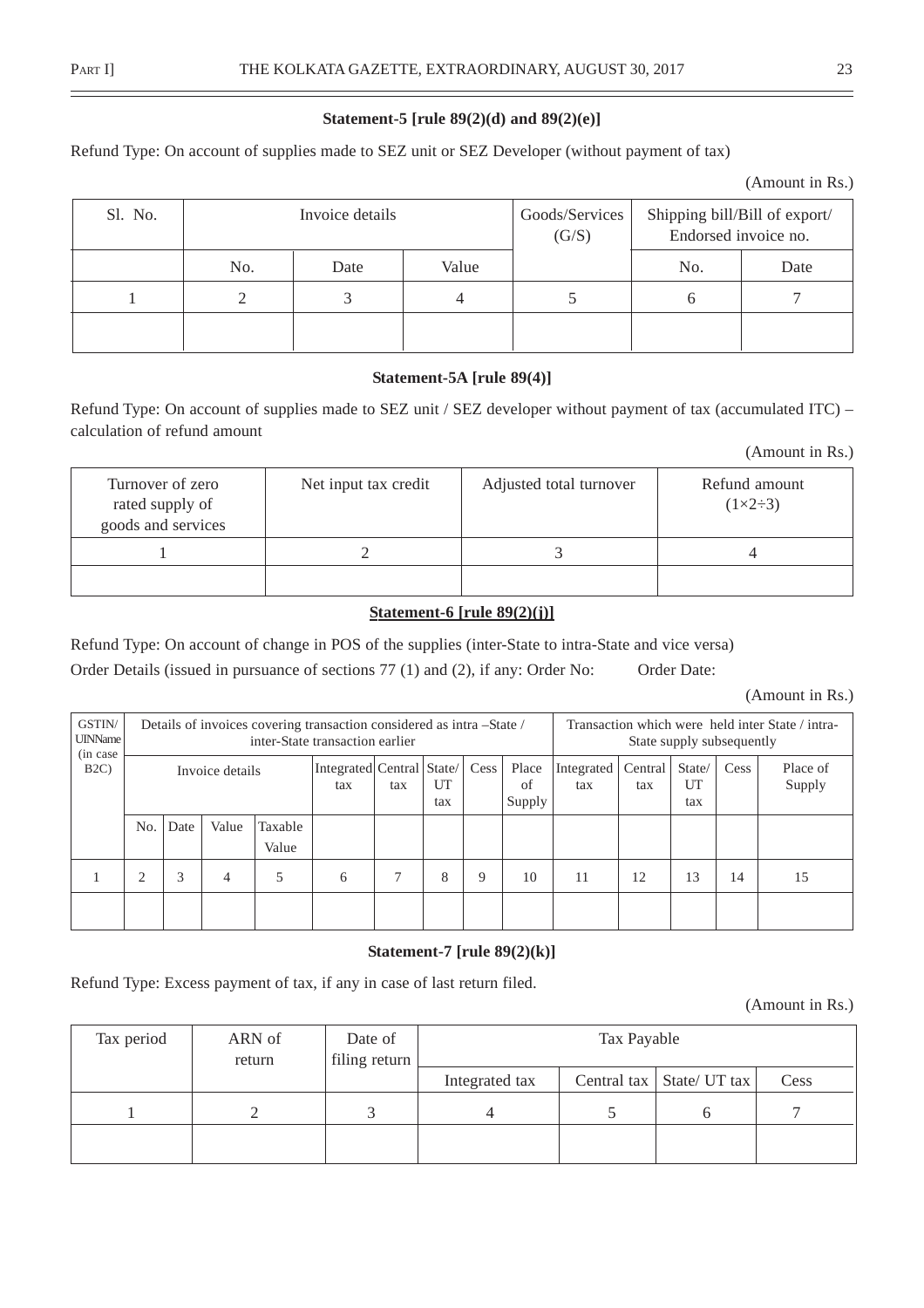#### **Annexure-2**

#### **Certificate [rule 89(2)(m)]**

This is to certify that in respect of the refund amounting to Rs. <<>> \_\_\_\_\_\_\_\_\_\_\_\_\_\_\_\_\_\_\_\_\_\_ (in words) claimed by M/s \_\_\_\_\_\_\_\_\_\_\_\_\_\_\_\_\_\_\_\_\_\_\_\_\_\_\_\_\_\_\_ (Applicant's Name) GSTIN/ Temporary ID \_\_\_\_\_\_\_\_\_\_\_\_\_ for the tax period < \_\_\_\_\_\_\_\_\_\_\_\_\_\_\_>, the incidence of tax and interest, has not been passed on to any other person. This certificate is based on the examination of the books of account and other relevant records and returns particulars maintained/ furnished by the applicant.

Signature of the Chartered Accountant/ Cost Accountant:

Name:

Membership Number:

Place:

Date:

*Note - This Certificate is not required to be furnished by the applicant, claiming refund under clause (a) or clause (b) or clause (c) or clause (d) or clause (f) of sub-section (8) of section 54 of the Act.*

#### **Instructions –**

- 1. Terms used:
	- (a) B to C: From registered person to unregistered person
	- (b) EGM : Export General Manifest
	- (c) GSTIN : Goods and Services Tax Identification Number
	- (d) IGST : Integrated goods and services tax
	- (e) ITC : Input tax credit
	- (f) POS : Place of Supply (Respective State)
	- (g) SEZ : Special Economic Zone
	- (h) Temporary ID : Temporary Identification Number
	- (i) UIN : Unique Identity Number
- 2. Refund of excess amount available in electronic cash ledger can also be claimed through return or by filing application.
- 3. Debit entry shall be made in electronic credit or cash ledger at the time of filing the application.
- 4. Acknowledgement in Form **GST RFD-02** will be issued if the application is found complete in all respects.
- 5. Claim of refund on export of goods with payment of IGST shall not be processed through this application.
- 6. Bank account details should be as per registration data. Any change in bank details shall first be amended in registration particulars before quoting in the application.
- 7. Declaration shall be filed in cases wherever required.
- 8. 'Net input tax credit' means input tax credit availed on inputs during the relevant period for the purpose of Statement-1 and will include ITC on input services also for the purpose of Statement-3A and 5A.
- 9. 'Adjusted total turnover' means the turnover in a State or a Union territory, as defined under clause (112) of section 2 excluding the value of exempt supplies other than zero-rated supplies, during the relevant period.
- 10. For the purpose of Statement-1, refund claim will be based on supplies reported in GSTR-1 and GSTR-2.
- 11. BRC or FIRC details will be mandatory where refund is claimed against export of services. Details of shipping bill and EGM will be mandatory to be provided in case of export of goods.